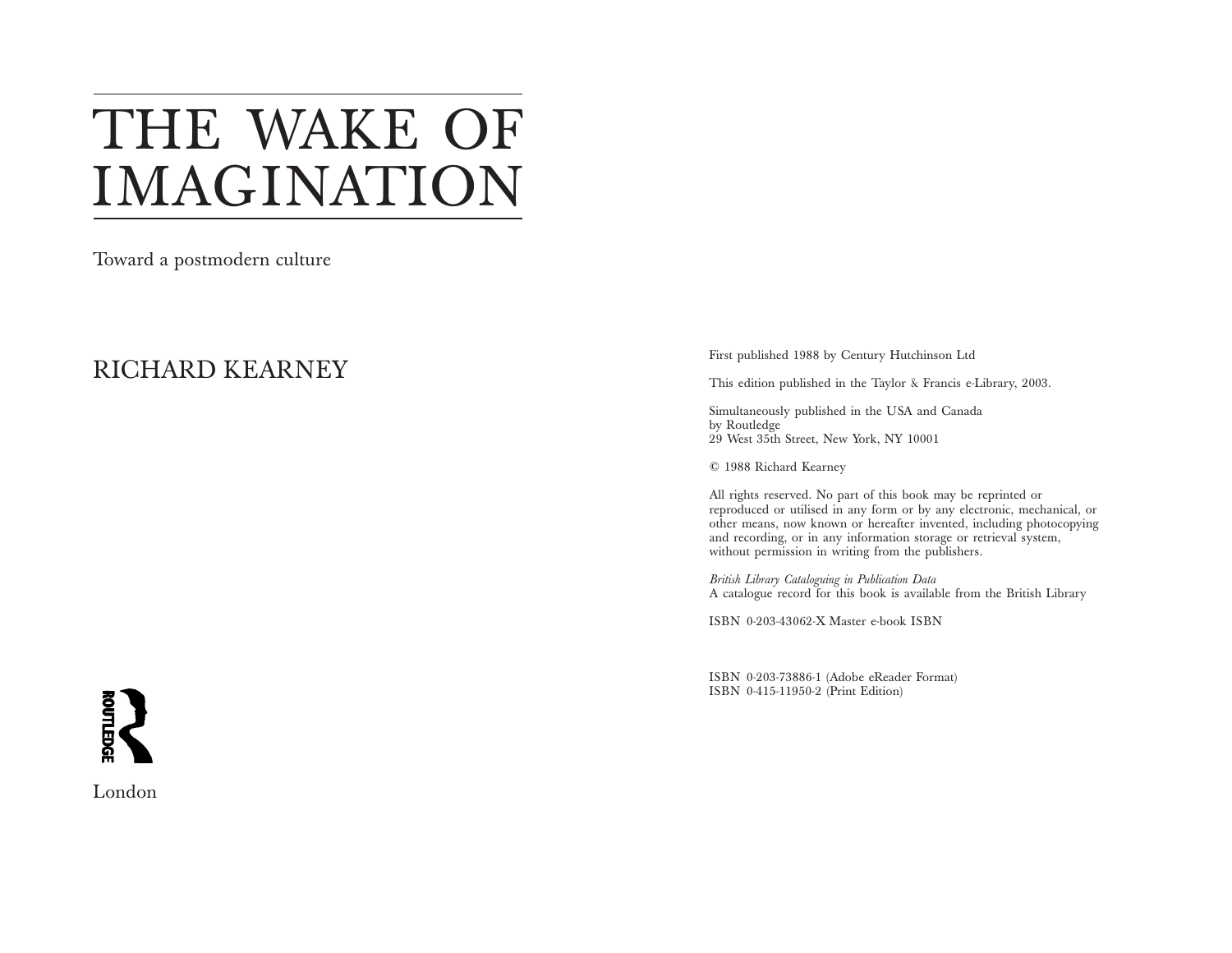There expand by now 1001 stories, all told, of the same… But the world, mind, is, was, and will be writing its own wrunes for ever, man, on all matters that fall under the ban of our infrarational senses.

(James Joyce, *Finnegans Wake*)

…I am the necessary angel of earth, Since, in my sight, you see the world again. (Wallace Stevens—on imagination)

*For Sarah, my daughter*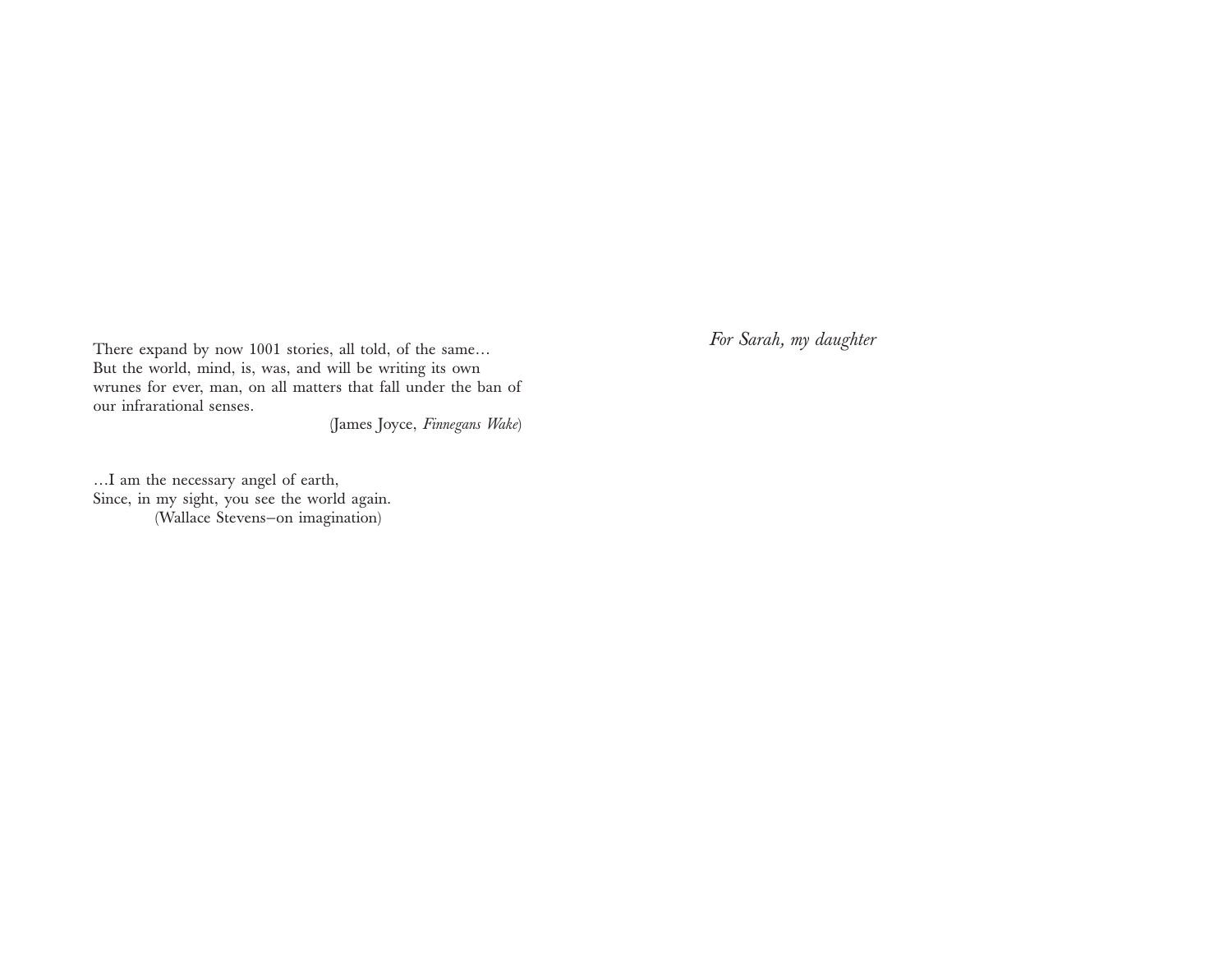# **Contents**

|                                      | Acknowledgements                    |    |
|--------------------------------------|-------------------------------------|----|
| <b>Introduction: Imagination Now</b> |                                     |    |
|                                      | 1 The civilization of the image     |    |
|                                      | 2 Changing faces                    | 6  |
|                                      | 3 Methodological considerations     | 14 |
|                                      | 4 Hermeneutics and history          | 18 |
|                                      | 5 Postmodernism and the Avant-Garde | 20 |
|                                      | 6 From evolution to involution      | 25 |
|                                      | 7 The Humanist controversy          | 28 |

# **PART I: PREMODERN NARRATIVES**

| <b>Chapter One: The Hebraic Imagination</b>        |                                             | 37  |
|----------------------------------------------------|---------------------------------------------|-----|
|                                                    | 1 The Adamic myth: the good and evil yetser | 39  |
|                                                    | 2 The way of suppression                    | 43  |
|                                                    | 3 The way of integration                    | 46  |
|                                                    | 4 Imagination and history                   | 49  |
|                                                    | 5 The Golem legend                          | 53  |
| Appendix: The 'Image of God' debate                |                                             | 62  |
| <b>Chapter Two: The Hellenic Imagination</b><br>79 |                                             |     |
|                                                    | 1 The Promethean myth: the art of making    | 79  |
|                                                    | 2 Plato's metaphysical verdict              | 87  |
|                                                    | 3 The great paradox                         | 99  |
|                                                    | 4 Aristotle's psychological verdict         | 106 |

## viii *Contents*

| <b>Chapter Three: The Medieval Imagination</b>     |     |
|----------------------------------------------------|-----|
| 1 The Christian synthesis                          | 114 |
| 2 Medieval interpretations: Richard of St Victor,  |     |
| Bonaventure, Aquinas                               | 118 |
| 3 Iconography and iconoclasm                       | 132 |
| Appendix 1 The onto-theological notion of being as |     |
| production                                         | 139 |
| Appendix 2 Philoxenes of Mabboug                   | 144 |
| Appendix 3 Maimonides                              | 150 |

# **PART II: MODERN NARRATIVES**

| <b>Chapter Four: The Transcendental Imagination</b>                           |            |
|-------------------------------------------------------------------------------|------------|
| The Copernican Revolution<br>1                                                | 156        |
| 2 Transitional movements: Renaissance mysticism,                              |            |
| Cartesianism, Empiricism                                                      | 158        |
| 3 Kant and the transcendental imagination                                     | 167        |
| 4 Kant's aesthetic                                                            | 171        |
| 5 From beauty to the sublime                                                  | 174        |
| 6 German idealism: Fichte and Schelling                                       | 177        |
| Romanticism<br>7                                                              | 181        |
| 8 Conclusion: the imagination in retreat                                      | 185        |
| Appendix: Heidegger's interpretation of the Kantian                           |            |
| imagination                                                                   | 189        |
|                                                                               |            |
|                                                                               |            |
| Chapter Five: The Existentialist Imagination I-                               | 196        |
| <b>Kierkegaard and Nietzsche</b>                                              | 196        |
| 1 The critique of affirmative culture                                         | 201        |
| 2 Kierkegaard<br>3 Nietzsche                                                  | 211        |
|                                                                               | 218        |
| Chapter Six: The Existentialist Imagination II-Sartre<br>Camus<br>1.          |            |
| 2                                                                             | 219<br>222 |
| Heidegger                                                                     | 224        |
| 3 Sartre and the negating imagination<br>Figures of the solipsistic mind<br>4 | 229        |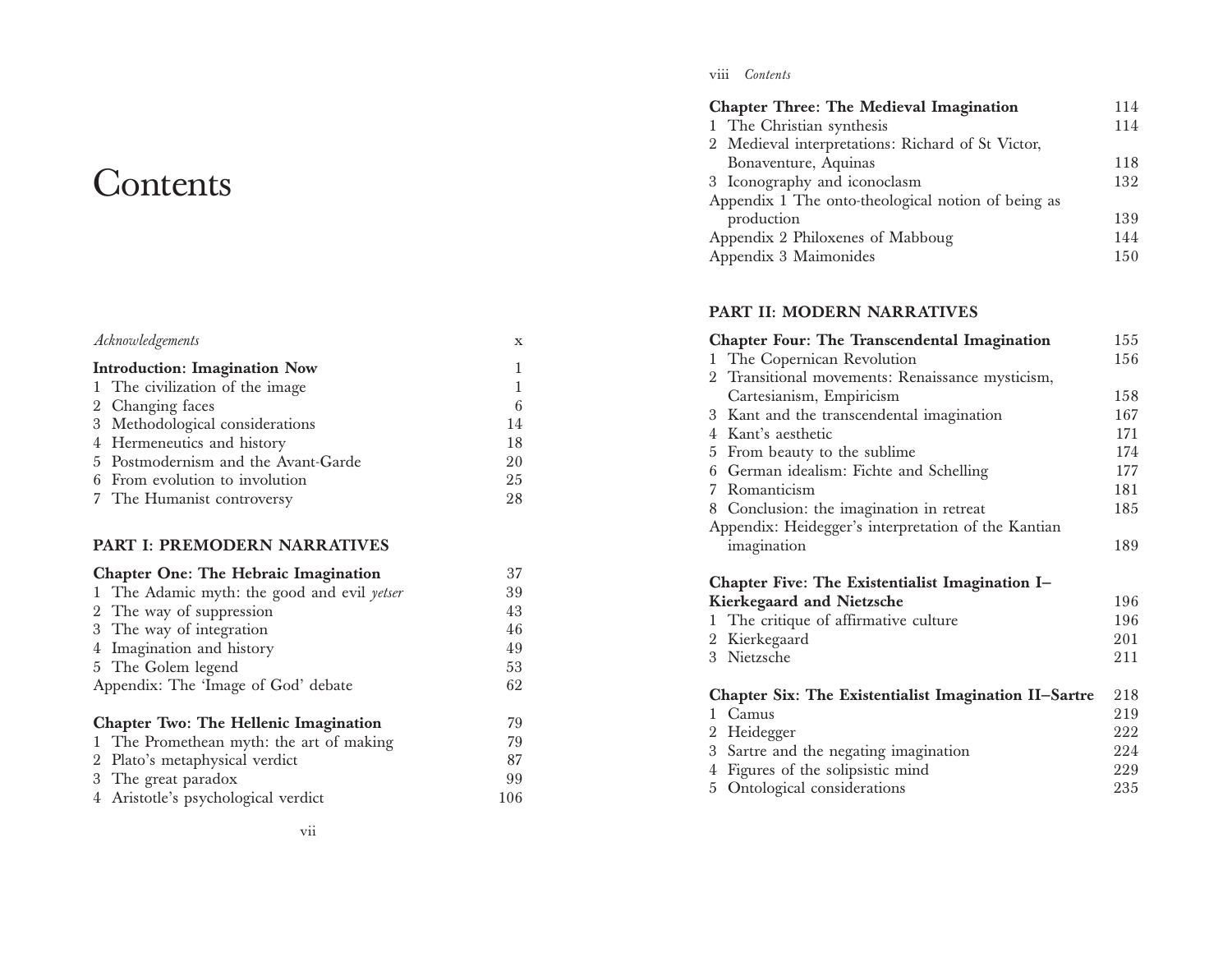| 6 Humanism revisited: the questions of ethics, literature |     |
|-----------------------------------------------------------|-----|
| and history                                               | 239 |
| 7 Conclusion                                              | 247 |

# **PART III: POSTMODERN NARRATIVES**

|                                                    | <b>Chapter Seven: The Parodic Imagination</b>     | 251 |
|----------------------------------------------------|---------------------------------------------------|-----|
| 1                                                  | Lacan: the dismantling of the imaginary           | 256 |
|                                                    | 2 Althusser: the imaginary as false consciousness | 261 |
|                                                    | 3 Foucault: the end of man                        | 265 |
|                                                    | 4 Barthes: the death of the authorial imagination | 271 |
|                                                    | 5 Derrida: mime without end                       | 281 |
|                                                    | Appendix: A note on postmodernism and computer    |     |
|                                                    | science                                           | 296 |
| Chapter Eight: Postmodern Culture: Apocalypse Now? |                                                   | 299 |
| 1                                                  | $V.$ (Pynchon)                                    | 300 |
|                                                    | 2 Imagination Dead Imagine (Beckett)              | 307 |
| 3                                                  | Ginger and Fred (Fellini)                         | 316 |
|                                                    | 4 Paris Texas (Wenders)                           | 322 |
|                                                    | 5 Le Magasin de Ben (Vautier)                     | 332 |
|                                                    | 6 The Palace of Living Arts (Eco)                 | 339 |
|                                                    | Appendix: Some additional remarks on postmodern   |     |
|                                                    | art, architecture and music                       | 346 |
|                                                    | Conclusion: After Imagination?                    |     |
| <b>Notes</b>                                       |                                                   | 399 |
| Index                                              |                                                   | 463 |

# **CONCLUSION**

# After Imagination?

*'Imagination is the irrepressible revolutionist'* (Wallace Stevens)

Where do we go from here? How may we hope to ever escape the endless self-parodying of postmodernism which announces the 'end' of everything but itself? And if postmodernism subverts the very opposition between the imaginary and the real, to the point where each dissolves into an empty imitation of the other, can we still speak of imagination at all? Does imagination itself not threaten to disappear with the disappearance of man? Is there life, for the human imagination, after deconstruction? Has the very notion of a postmodern imagination become a contradiction in terms?

There is, I think, a danger that the postmodern obsession with the demise of imagination may consolidate the growing conviction that human culture as we have known it—that is, as a creative project in which human beings have an ethical, artistic and political role to play—is now reaching its end. As we have seen in our last two chapters, there is increasing evidence to suggest that the death of imagination also implies the death of a philosophy of *truth* (along with the corresponding notions of interpretation, meaning, reference, narrative, history and value). Such apocalyptic implications are strikingly illustrated in a recent deconstructionist document entitled *After Truth: A Post-Modern Manifesto,* a text which usefully summarizes many of the points made by the contemporary critiques of imagination we have been examining. The following is a selection of some key passages from this representative, if somewhat alarmist, document: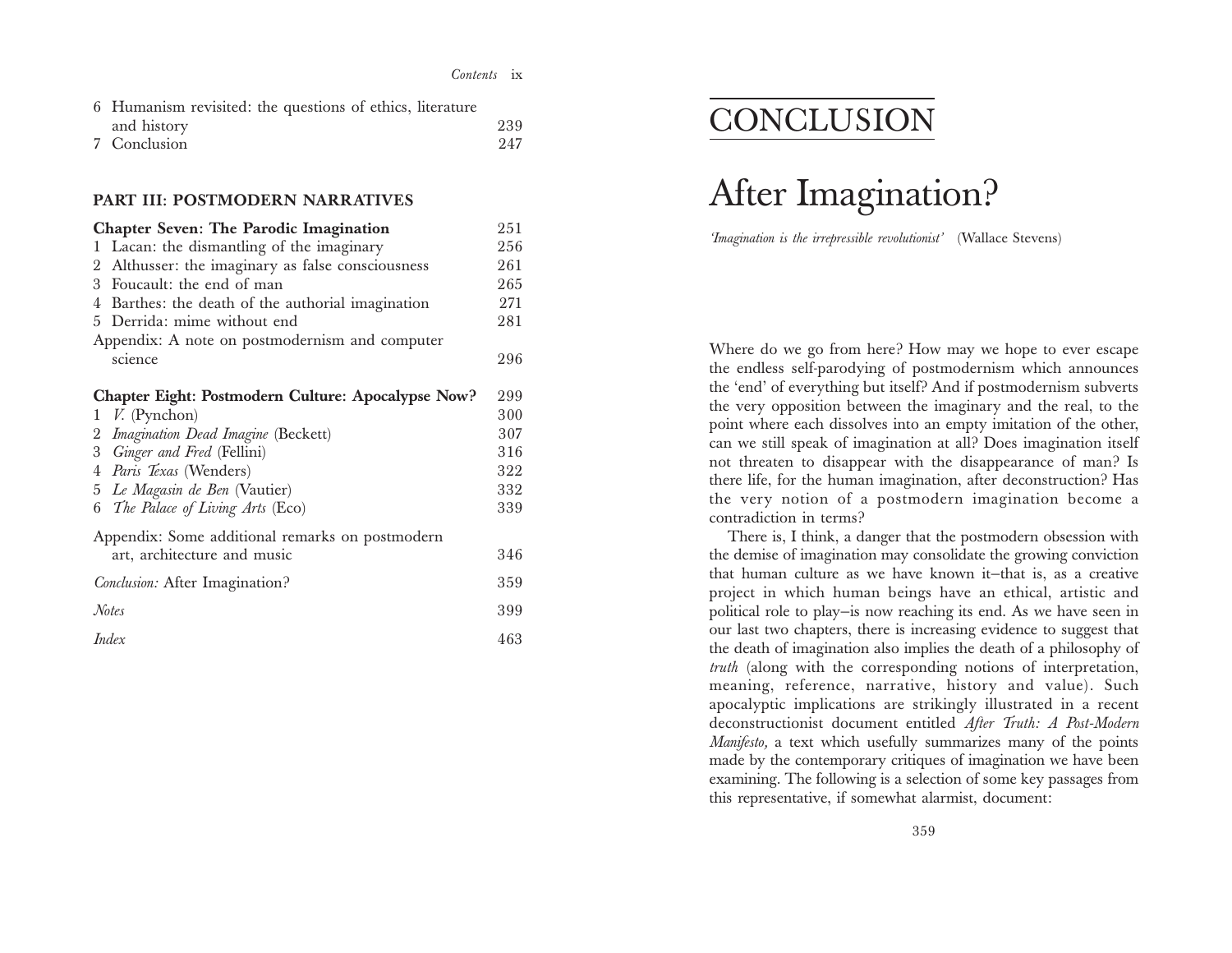We must learn to live after truth… In front of us is an abyss. We cannot 'know' what lies there because it is 'knowledge' that we leave behind… We tell a tale of nihilism in two stages: relativism and reflexivity. When we consider the status of our theories and our truth, we are led to relativism. Relativism, in turn, turns back on itself and disappears into the vicious spiral of reflexivity. Nothing is certain, not even this… This is no ordinary time. The modern age opened with the destruction of God and religion. It is ending with the threatened destruction of all coherent thought. The age was held on course by stories of progress and emancipation… But these stories are now exhausted. There are no new stories to replace them… The paradigm for constructing paradigms is now collapsing… We are entering a period of 'abnormal' thought… The only political ideals left are those of the cynical and the paranoid. Such disillusion has lurked in the wings of European culture for two centuries. Now it can command centre stage. We are paralyzed by the performance and we cannot leave the theatre. All the exits are blocked.<sup>1</sup>

Trapped as we are in this labyrinth of endless play, the only remaining strategy, the authors suggest, is one of *active nihilism*. But can such a programme of lucid disruption and disillusionment really serve as a guideline for meaningful thought or action? Is it possible for the human imagination to remain *human* once truth has been completely erased from the scenario of existence?

It is no doubt salutary to debunk the more naive aspects of the humanist imagination: e.g. its belief in the inevitability of historical progress and its almost messianic claims for the idealist subject. It is no bad thing that we cast a suspecting glance at the proverbial humanist vision of man as a 'free and sovereign artificer' determining his own nature 'without constraint from any barrier'.2 But we should be wary of slipping from such healthy scepticism to denying the creative subject any role whatsoever in the shaping of history. Deconstruction too has its limits and must acknowledge them. So that while accepting that the 'humanist imagination' does indeed require decentering—in so far as it tends to sustain the untenable claim that the autonomous individual is the sole master and solitary centre of

all meaning —we must insist on the possibility, in the wake of deconstruction, of restoring some notion of a properly *human* imagination. Given the specific characteristics of postmodern culture, which daily confront us and which cannot be wished away, such a revised version of imagination will differ of necessity from its humanist predecessors. We cannot eschew this task of revision. For the alternative is to submit to the corrosive rhetoric of an apocalyptic pessimism which not only encourages feelings of paralysis but points, in the longer term, to the possible demise of humanity itself.

# **1 Towards an ethical imagination**

To resist such an alarming view of things is an ethical responsibility. If the deconstruction of imagination admits of no *epistemological* limits (in so far as it undermines every attempt to establish a decidable relationship between image and reality), it must recognize *ethical* limits. We reach a point in the endless spiral of undecidability where each one of us is obliged to make an ethical decision, to say: *here I stand*. (Or, at the level of collective responsibility, *here we stand*). Here and now, in the face of the postmodern logic of interminable deferment and infinite regress, of floating signifiers and vanishing signifieds, here and now I face an *other* who demands of me an ethical response. This call of the other to be heard, and to be respected in his/her otherness, is irreducible to the parodic play of empty imitations. It breaks through the horizontal surface of mirror-images and, outfacing the void, reintroduces a dimension of depth. The face of the other resists assimilation to the dehumanising processes of commodity fetishism. Contesting the cult of imitation without origin, it presents us with an image which does indeed relate to something: the ethical existence of the other as an *other*—the inalienable right to be recognized as a particular person whose very *otherness* refuses to be reduced to a mimicry of *sameness*. Beyond the mask there is a face. Beyond the anonymous system, however all-encompassing it may appear, there is always what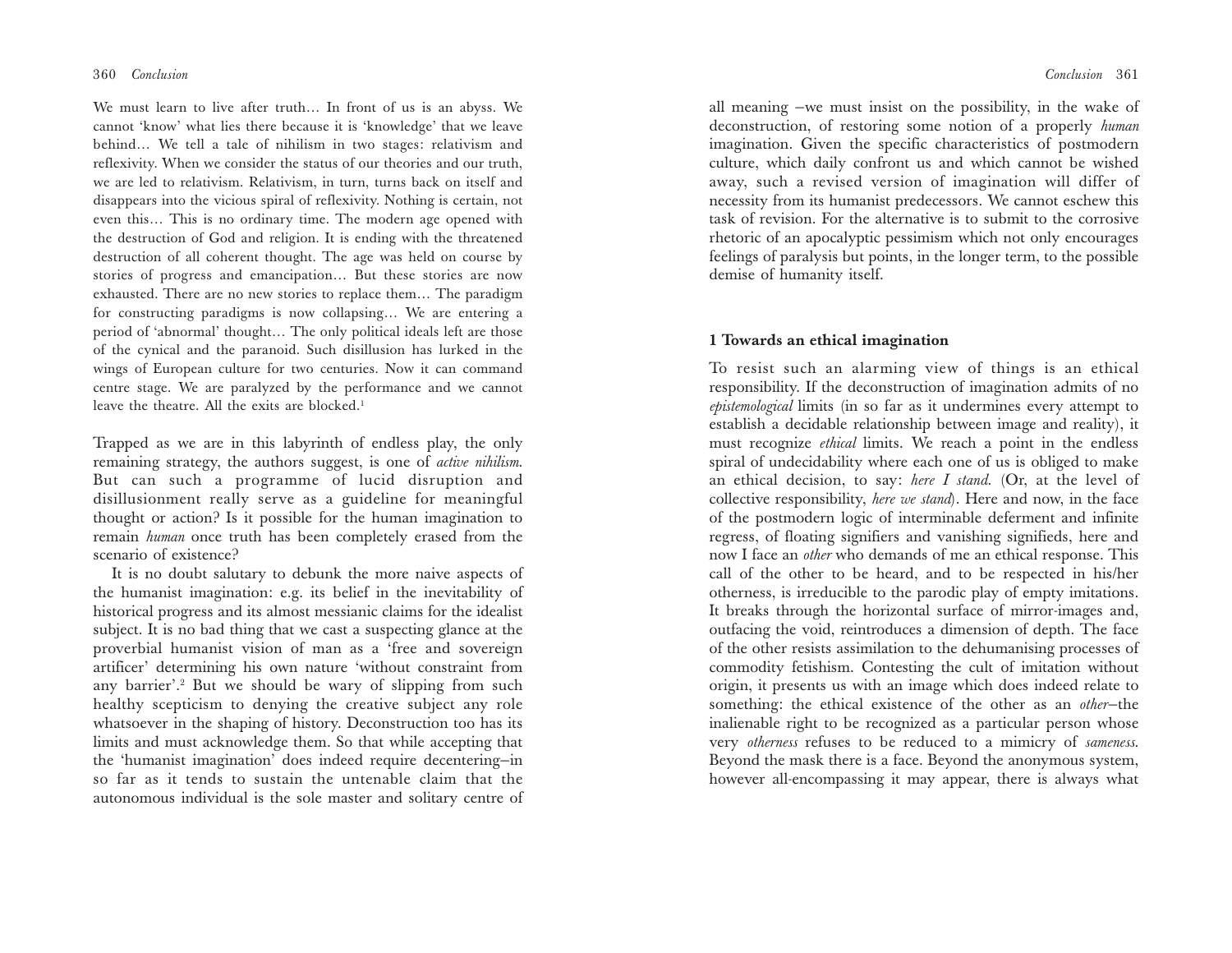Emmanuel Levinas has termed, the resistant ethical relation of the 'face to face'.3

We do not *know* what the 'face' is. Its epistemological status remains undecidable; but our inability to grasp the other on our terms, i.e. in our cognitive projects, does not prevent us from acknowledging, ethically, that we are being addressed here and now by another—a person with concrete needs—in and through the image of the face. An other in need makes the ethical demand upon me—'where are you?' before I ask of the other the epistemological question—'who are you?' And this ethical priority entails a correlative priority of praxis over theory. We are responsible for the suffering of the other before we know his or her credentials. Ethics has primacy over epistemology and ontology. Or to put it less technically, the good comes before the question of truth and being. At the most basic level of prereflective lived experience, the ethical face discloses a relationship to an other before knowledge and beyond being.

This does not of course mean that our response to the face which appeals to us in and through the image is *indiscriminate*. Ethical action does not mean uncritical action. On the contrary, it demands constant discernment. For quite clearly it is one thing to respond to the face of a dictator (e.g. Hitler) and another to respond to the face of a slave (e.g. a holocaust victim). In the former we discern an image of ruthless power; in the latter an image of powerlessness. Only in the second case is the ethical exigency unconditional. And such basic acts of discernment occur at an ethical level, long before we attempt to explain these distinctions in epistemological deductions, foundations or systems. When a naked face cries 'where are you?', we do not ask for identity papers. We reply, first and foremost, 'here I am'.

Even the 'terrorist' knows this. Hijacking the mass-media and holding its viewers to ransom, the 'terrorist' has learnt to exploit the ethical dimension of the image. He knows that the most effective way of securing his demands is to hide his own face and allow the terrorized face of the hostage to be relayed across the world's TV screens. Or else the 'terrorist' turns round, removes the mask, becomes a martyr, goes on hunger-strike, opts to suffer

rather than do wrong, to endure violence rather than inflict it on others (as it may well have been inflicted on him). As Terence McSwiney, the Irish Republican hunger-striker remarked: 'The contest is not one of vengeance but of endurance. It is not those who can inflict the most but those who can suffer the most who will conquer.'

However controversial the progagandist use of the face may be, one thing is clear: it assumes the possibility of an ethical response to mass-media images. Even here the ethical power of the powerless manifests itself. Whatever our response to such images in practical or ideological terms, we are haunted by the destitute face of hostage or hunger-striker. But this primacy of the ethical response in no way dispenses us from the task of critical discrimination; it requires it. Without such critical discrimination our ethical response of empathy might be manipulated for unethical purposes. For the sake of others, we must always be discerning in our response to the other.

To respond to the ethical dimension of images does not mean turning one's back on the postmodern condition. There is no return ticket to the humanisms of yesterday—short of ignoring the present time in which we live. Nor would such a return be desirable. The humanist cult of autonomous subjectivity tended to exclude the other to the point where the self was ultimately defined as an act of pure negation (e.g. Sartre). A more fitting response to the postmodern dilemma is to radically reinterpret the role of imagination as a relationship between the self and the other. We may thus take stock of what deconstruction has to offer: a dual dismantling of imagination as i) a humanist cult of the transcendental self and ii) an onto-theological imitation of the imperialist other. Having thus demystified the excesses of the premodern and modern paradigms of imagination, we may be in a position to discover another kind of relation between self and other—one more human than humanism and more faithful to otherness than onto-theology.

What we are calling for is an ethical reinterpretation of imagination capable of responding to the challenge of postmodernism. Debunking the conventional models of imagination as either a sovereign master or a mimetic servant of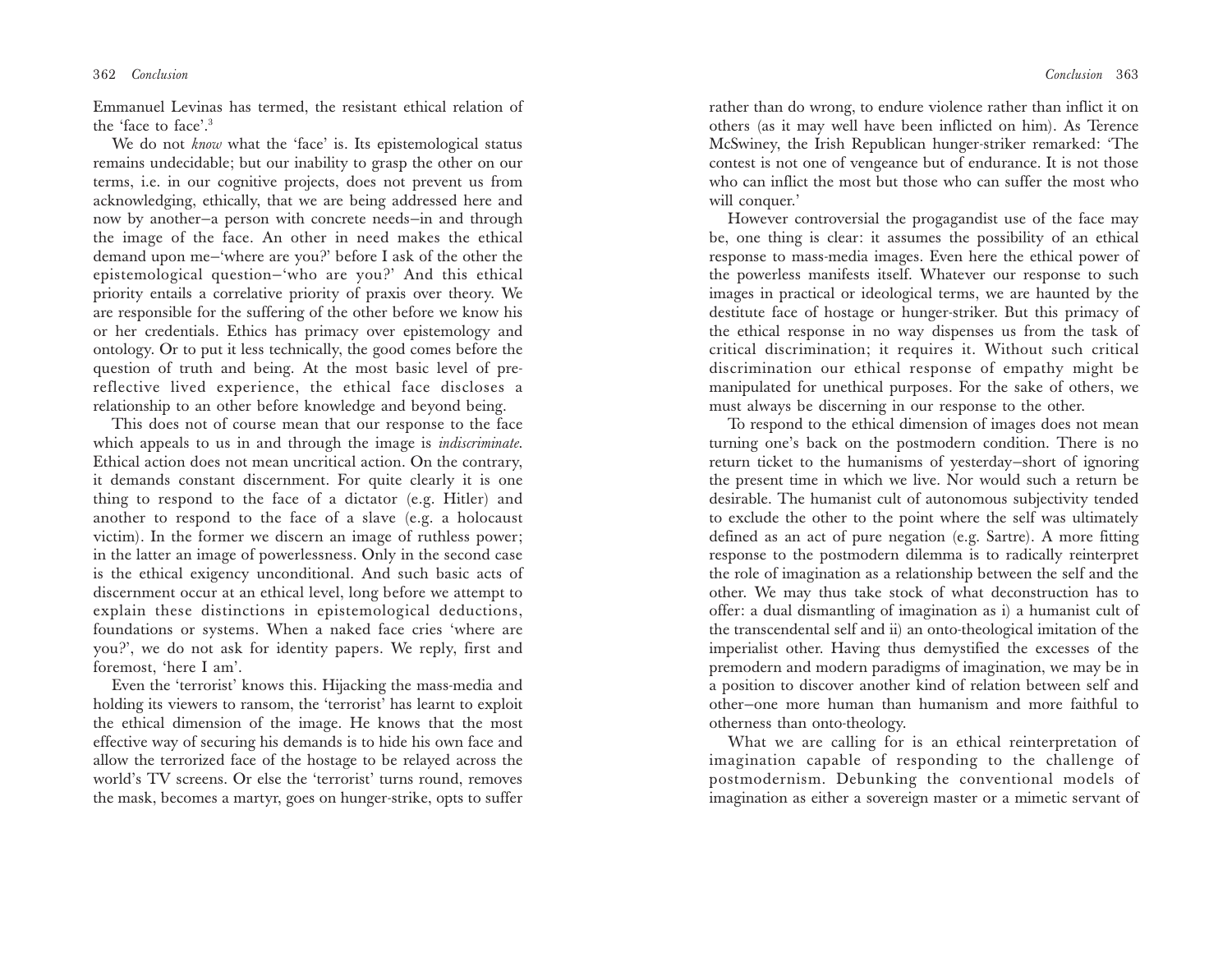meaning, we find that our inherited notions of self and other have become undecidable. But this moment of deconstructive critique is only the first step towards an ethical imagination.4 We must go further. The deconstructive critique must itself be subjected to critique out of ethical respect for the other. Only by thus submitting deconstruction to ethics can we prevent it degenerating into an apocalyptic nihilism of endless mirror-play. The deconstruction of self and other as fetishized 'origins' must ultimately serve the emergence of an ethical relation between self and other.

But where are we to find the golden thread which leads beyond the deconstructive labyrinth of parody towards such an ethical relation? We find it in the face which haunts imagination: the ethical demand to imagine *otherwise*. This demand is the irrepressible residue of even those images of the other transmitted through our global communications network. The ethical imagination is responsible because it is first a response to the other. It is an imagination able to respond *here I am,* even in the midst of the euphoric frissons of apocalyptic mirror play. But this notion of ethical responsibility is in no way to be taken as a moralizing censorship of images as 'evil'. It does not endorse a puritanical disdain for the new technological media. On the contrary, an ethical imagination alert to both the liberating and incarcerating potentials of postmodern culture, would be one determined to use all available technologies to pursue its concern for the other. Are there not impressive examples of this? As when television reports of the Vietnam war actually managed to 'conscientize' a sufficient part of American public opinion to end the war? Or when Bob Geldof and the other rock musicians in the Live Aid for Africa Concert in 1985 demonstrated how a broadcast, motivated by TV images of Ethiopian famine victims and transmitted worldwide through the satellite channels of the mass-communications system, could succeed in soliciting an ethical response from millions of people.

While it is true that media images often banalize and anaesthetize our perceptions, they can also do the opposite—enlarge our imaginative horizons and extend our sympathies by putting us in contact with other people in other places. This expansive

potential of the media image allows, furthermore, for the possibility of a *democratization* of knowledge and culture. Our mass-communications culture is radically altering the inherited notions of literacy. But the challenge is to use the media image to supplement, rather than supplant, the civilization of book and canvas with another civilization of communication where, as Josef Beuys put it, everyone has the chance to become an artist. The particular task of the ethical imagination in such a civilization of postmodern communications is to ensure that a democracy of images avoids superficiality and remains dialogical, i.e. attentive to the demands of the other.<sup>5</sup>

If deconstruction has committed an error it is, above all, its tendency to eclipse the ethical dimension. It sometimes forgets that the images of all signifying systems of play and parody, of *difference* and dissemination, of aporia and apocalypse, remain ultimately answerable to the concrete ethical exigency of the *face to face relation*. Behind and beyond the image a face resides: the face of the other who will never let the imagination be. Perhaps this is what Levinas had in mind when he spoke of the ethical role played by the other in a postmodern world which can no longer see beyond its own paralysis,

not because everything is permitted, and by means of technology, possible, but because everything has become indifferent. The unknown is immediately rendered familiar and the new habitual. There is nothing new under the sun. The crisis spoken of in Ecclesiastes is not due to sin but to *ennui.* Everything becomes absorbed, engulfed and immured in the Same…. Everywhere one suspects and denounces the machi-nations of spectacle, the transcendence of empty rhetoric, play. Vanity of vanities: the echo of our own voices, taken as a response to what few entreaties remain to us; everywhere fallen back onto our own feet, as after the ecstasies of a drug. Except the other who, in all this *ennui,* one cannot abandon.<sup>6</sup>

Despite the somewhat alarmist tone of this passage, the basic point is clear: we cannot subscribe to apocalyptic emptiness because we cannot renege on our responsibility to the other. Or to put it more simply—we cannot let imagination succumb to the vicious circles of pastiche because the other simply will not allow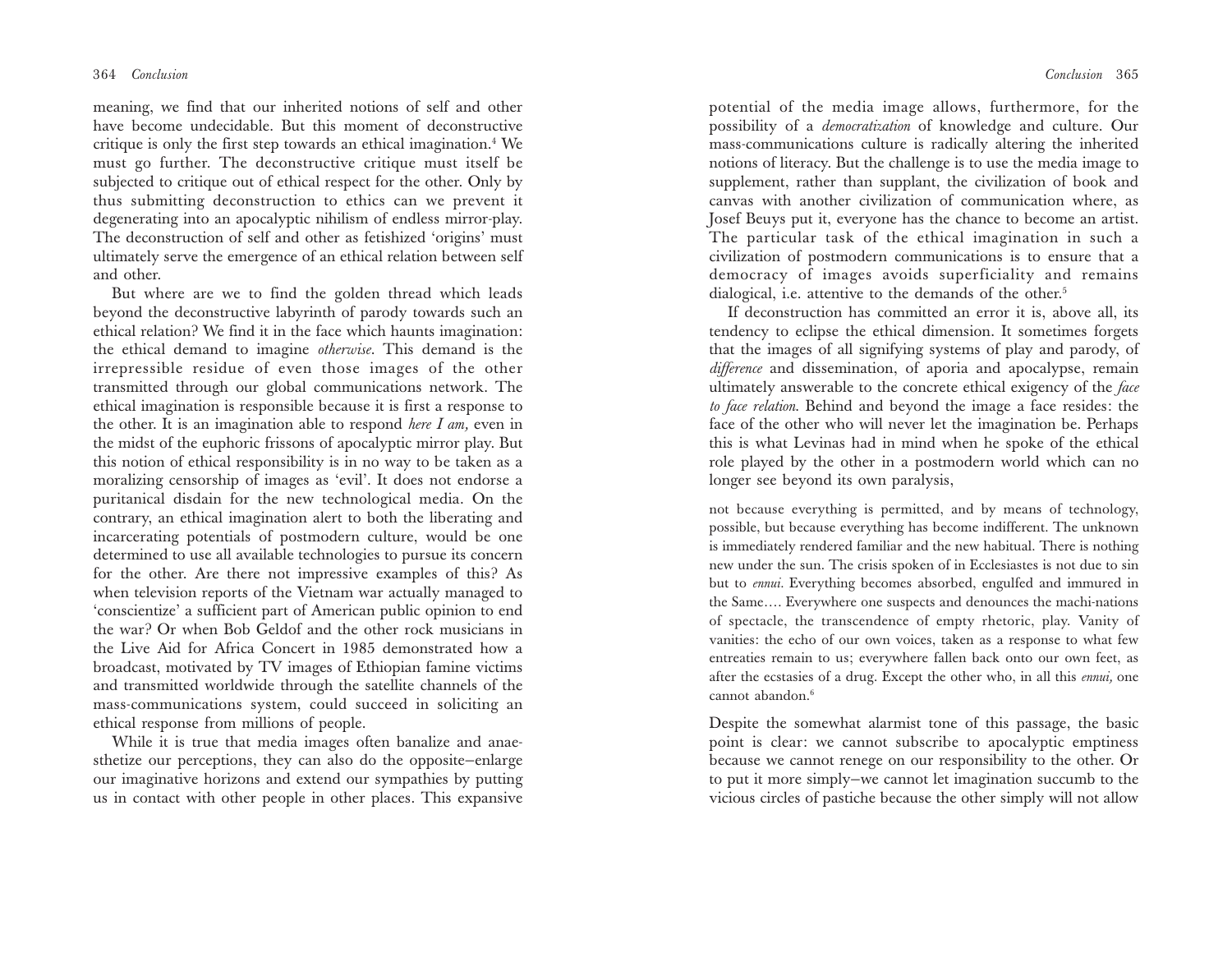us. It is here in the everyday claim of the face to face relation that we discover the still small voice which bids us continue the search for an ethical imagination—even when it is being pronounced dead.

## **2 Towards a poetical imagination**

A postmodern imagination responsive to the ethical dimension of things would be *critical*. But it would also be *poetical*. I use this term in the broad sense of 'inventive' making and creating carried by the word *poiesis*. If the ethical imagination is not to degenerate into censorious puritanism or nostalgic lamentation it must also give full expression to its *poetical* potential. The imagination, no matter how ethical, needs to play. Indeed one might even say that it needs to play *because* it is ethical—to ensure it is ethical in a liberating way, in a way which animates and enlarges our response to the other rather than cloistering us off in a dour moralism of resentment and recrimination.

From its earliest beginnings and throughout the various stages of its genealogical development, the western understanding of imagination has been marked by these two fundamental dimensions, the ethical and the poetical. The fortunes of each dimension, and of their mutual interrelationship, have shifted from one time to another. Whereas Platonic and Judeo-Christian teaching tended to give priority to the ethical, the modern philosophies of romanticism and existentialism almost invariably championed the poetical. Thus while Socrates banned the poet from his ideal theocentric republic, Shelley and Schiller, for example, hailed the poet as the unacknowledged legislator of mankind, declaring morality subordinate to art. But whatever the particular emphasis, the imagination in both its premodern and modern variations maintained some basic link between the claims *of ethos* and *poiesis*. This formative bond must be retained and explored in our postmodern culture.

Aware of a certain deconstructionist tendency to dismiss ethics as an anachronism (i.e. an ideological leftover of bourgeois humanism or of Western metaphysics generally), I have stressed

the urgency of retrieving an ethical perspective for the postmodern imagination. But it is important not to weigh down one side of the balance in our efforts to redress the other. The postmodern imagination is as much in need of *poiesis* as *of ethos*. It needs to be able to laugh with the other as well as to suffer. And here is perhaps the place to concede that the deconstructionist habit of foregrounding the idiom of 'play' has, despite its frequent abuses and excesses, something very valuable to offer. We have, during the course of our preceding analyses, had numerous occasions to observe that the metaphor of play has enjoyed a privileged status in postmodern philosophies. We have seen how this was especially the case with Derrida, Lyotard, Lacan and Barthes. There is also an abundance of references to the motif of 'play' in contemporary art, ranging from the use of the chessgame metaphor by Beckett (*Endgame*) and Canetti (*Auto da Fe*) to the significant role played by the player/clown figure in the works of Böll (*The Clown*)*,* Grass (*The Tin Drum*)*,* Mann (*Mephisto*)*,* Fellini (*Ginger and Fred*)*,* Wenders (*Paris, Texas*)*,* Herzog (*The Ballad of Bruno*) and Godard (*Pierrot le Fou*). And in recent years, the exponents of both Artificial Intelligence Research and the New Physics—e.g. Hofstadter, Prigogine—have been repeatedly stressing the pre-eminence of play and dance models as expressive of the essentially indeterminable character of matter. Suffice it to remark here that the predominance of the play paradigm is not simply reducible to an intellectual Parisian fashion, but corresponds, in some respect, to a general rediscovery of the *poiesis* dimension of our world.

If we have been inclined, in preceding chapters, to interpret the postmodern paradigm of play in its negative apocalyptic aspects it is perhaps important to affirm at this point some of its more positive implications. The ex-centric characteristics of the play paradigm may be construed as tokens of the poetical power of imagination to transcend the limits of egocentric, and indeed anthropocentric, consciousness—thereby exploring different possibilities of existence. Such 'possibilities' may well be deemed impossible at the level of the established reality: a point made by Lévi-Strauss in *Tristes Tropiques* when he defined play as a cathartic power to make what is impossible at the empirical level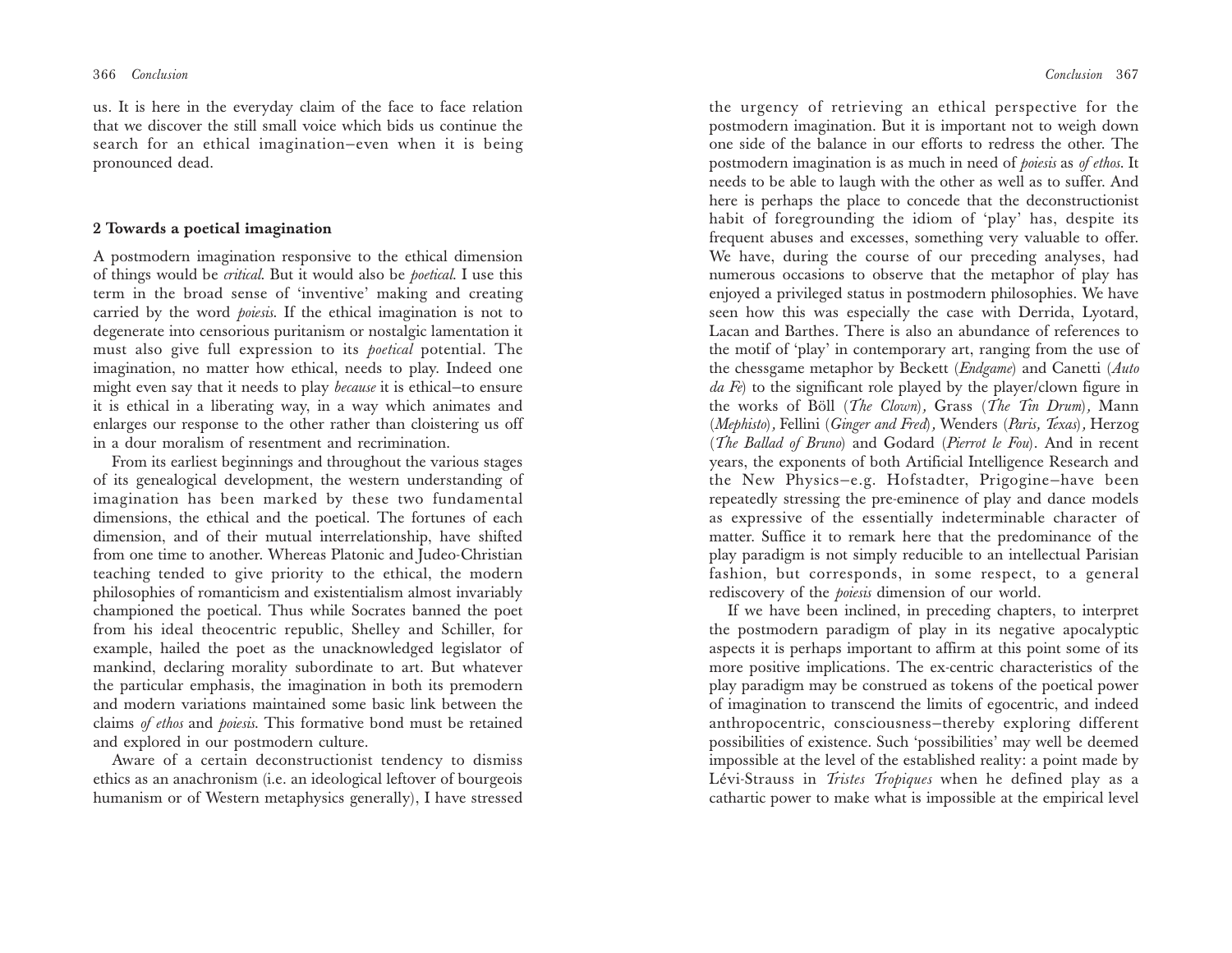of existence possible at a symbolic level.7 And it is assuredly this same capacity for imaginative play that Joyce celebrated in *Finnegans Wake* as the tendency of 'nighttime consciousness' to have 'two thinks at a time', to deploy *itself* freely and creatively 'between twosome twiminds'.

Here we are no doubt touching on the radical discovery of the unconscious which has so informed our contemporary culture. Psychoanalysis revealed the unconscious as a playground of images and symbols which defy the laws of formal logic. "The alternative "either-or" cannot be expressed in the process of dreaming', noted Freud, 'Both of the alternatives are usually inserted in the text of the dream as though they were equally valid.'8 This logic of the imaginary is one of *both/and* rather than *either/or*. It is inclusive and, by extension, tolerant: it allows opposites to stand, irreconcilables to co-exist, refusing to deny the claim of one for the sake of its contrary, to sacrifice the strange on the altar of self-identity. This unconscious discourse of imagination is most immediately obvious as a play of words *double-entente, jeu de mots,* slips of the tongue (*parapraxis*)—or indeed any instance of language laughing at its own contradictions, refusing to take itself too seriously, having the humility to go on playing even when its consciously intended meaning is humiliated, its will to power exposed, its ego wounded or deflated. Such unconscious discourse has been aptly termed by Lacanians as 'the discourse of the Other'. And for this reason: it occurs when the controlling censorious ego is off-guard, taken by surprise, overtaken from behind by that *otherness* which precedes the sense of self and subverts the priorities of selfpossession.

This language of the unconscious, expressed at the level of the imaginary and the symbolic, is the portal to poetry. Poetry is to be understood here in the extended sense of a play of *poiesis;* a creative letting go of the drive for possession, of the calculus of means and ends. It allows the rose—in the words of the mystic Silesius—to exist *without why*. 9 Poetics is the carnival of possibilities where everything is permitted, nothing censored. It is the willingness to imagine oneself in the other person's skin, to see things *as if* one were, momentarily at least, another, to

experience how the other half lives. Is this not what occurs in drama or fiction, for example, when we are transported into another person's mind and body existing in another time and place in another culture and society? Then we experience the world as if we were Oedipus, Hamlet, Anna Karenina. But not just the world of heroes and heroines. The poetical imagination equally empowers us to identify with the forgotten or discarded persons of history. It invites excluded middles back into the fold, opens the door to prodigal sons and daughters, and refuses the condescending intolerance of the elite towards the preterite, the saved towards the damned. The poetical imagination opposes the apartheid logic of black and white.

The space of the Other, safeguarded by the ethical imagination, by no means precludes the poetical imagination. On the contrary, it may be seen as its precondition. The Other which laughter brings into play, transgressing the security fences of self-centredness, is a catalyst for poetical imagining. Otherness is as essential to the life of *poiesis* as it is to that *of ethos*. In both cases it signals a call to abandon the priority of egological existence for the sake of alternative modes of experience hitherto repressed or simply unimagined. Indeed without the poetical openness to the pluri-dimensionality of meaning, the ethical imagination might well shrink back into a cheerless moralizing, an authoritarian and fearful censorship. And, likewise, a poetical imagination entirely lacking in ethical sensibility all too easily slides into an irresponsible *je me en foutisme:* an attitude where anything goes and everything is everything else because it is, in the final analysis, nothing at all. This is where the poetical readiness to tolerate the *undecidability* of play must be considered in relation to the ethical readiness to *decide* between different modes of response to the other (e.g. between those that transfigure and those that disfigure, those that care for the other in his/her otherness and those that do not).<sup>10</sup> And here, once again, we would stress that it is not a question of sacrificing the poetical to the ethical. It is rather a matter of ascertaining the mutually enhancing virtues of both aspects of imagination. Each is indispensable to the other.

Ethics and poetics are two different but complementary ways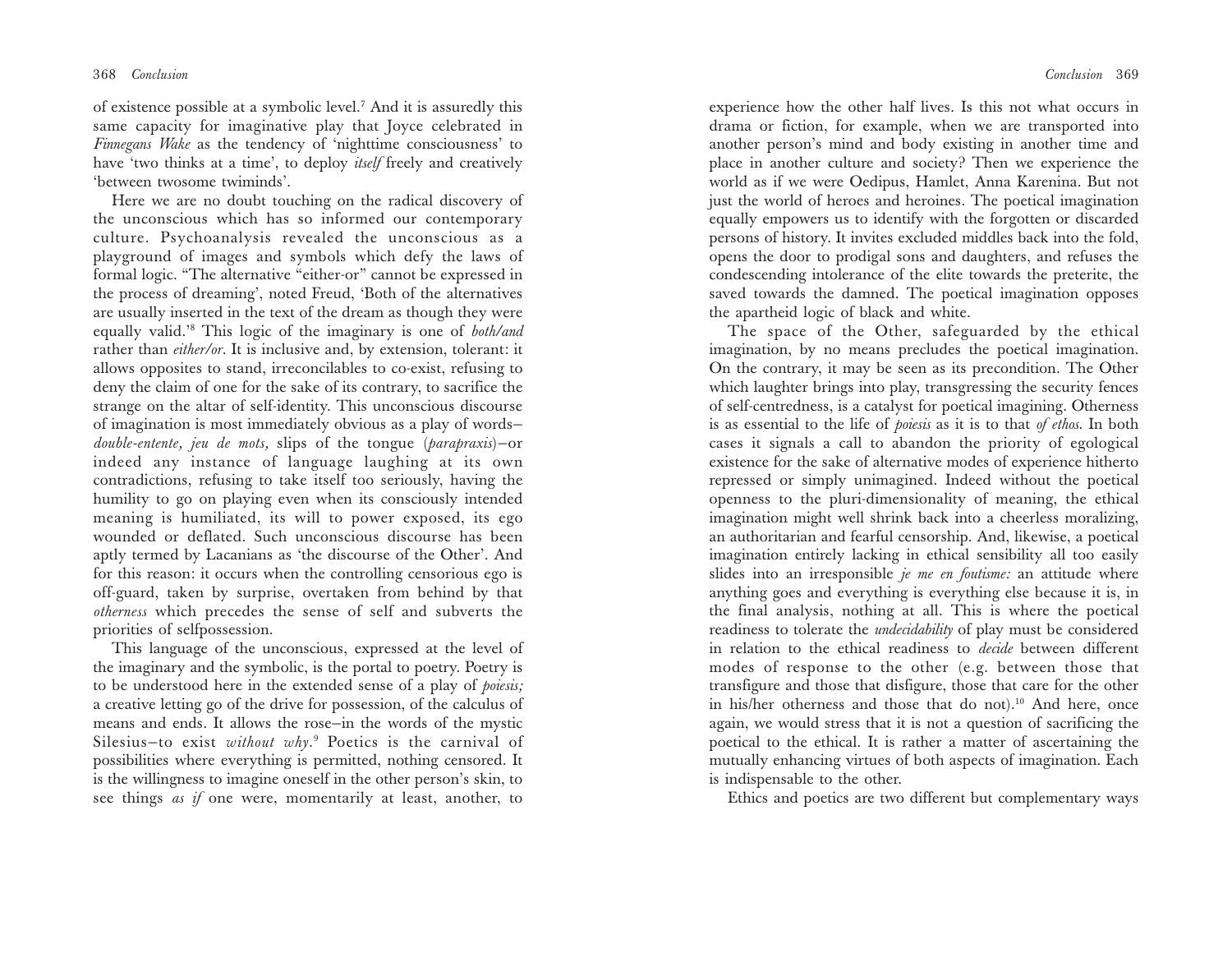#### 370 *Conclusion*

in which imagination can open us to the otherness of the other. By deconstructing our pseudo-images of selfhood into a play of undecidable possibilities, the poetical imagination can bring us to the threshold of the other. It can shatter not only the chains of imposed reality, but also the *imagos* which enslave us in selfobsession, fixation and fear. So doing, it releases us into a play of desire for the other. In this way, the poetical imagination discloses the language of the unconscious as the desire of the other. And in its movement toward self-disposession and selfsurpassing it may even offer what some might call a mystical or sublime intimation of alterity. But it cannot go further. Poetics cannot actually transcend the symbolic projects of my unconscious desire and *encounter* the other in his/her otherness. It is here that poetical imagination defers to its ethical counterpart. The face of the other, addressing me ethically here and now, cuts across the image-chain of desire and says 'come'. The image of the face is that which sets my desire for the other in motion in the first place. But it is the other disclosed through the image of the face which also bids me go *beyond* my desire and become responsible to and for the other. If a poetics of imagination is what keeps desire alive as an interminable play of possibility, it is an ethics of imagination which distinguishes between the desire which remains imprisoned in my subjective projects and the desire which responds to the otherness of the other's face (i.e. not the other that I envisage but the other that envisages me).

Finally, a poetical imagination attuned to the dilemmas of our postmodern condition, also needs to commit itself to the invention of an alternative *social* project. Such a project would seek to overcome both the humanist fallacy of wilful mastery (voluntarism) and the onto-theological fallacy of submissive obedience (quietism). What is more, it would directly confront the inflation of pseudo-images which paralyzes our contemporary social consciousness (consumerism). This kind of project might be engendered by a poetical imagination prepared to explore different possibilities of social existence. 'The possible's slow fuse', as Emily Dickinson wrote, 'is lit by the imagination.' Resisting the pervasive sense of social paralysis, the poetic imagination would nourish the conviction that things

*can be changed*. The first and most effective step in this direction is to begin to *imagine* that the world as it is could be *otherwise*.

Such possibilities of socio-political invention are of course correlative, if by no means identical, with new possibilities of artistic invention. For art, as an open-access laboratory of imaginative exploration, is one of the most powerful reminders that history is never completed. As such, art can remain the most persuasive harbinger of a *poetics of the possible*. 11 But in order to realize this promise, it must continue to believe that a poetic imagination can play a liberating role in postmodern culture. The importance of such a rediscovery is dramatically underlined by Ihab Hassan in the conclusion to his study of postmodernism entitled *The Dismemberment of Orpheus* (1971). Postmodern art, he insists, must refuse to allow 'imagination to abandon its teleological sense: change is also dreams come true'. And such a refusal is itself inseparable from the hope that 'after self-parody, self-subversion and self-transcendence, after the pride and revulsion of anti-art will have gone their way, art may move toward a redeemed imagination'.12 But such sentiments are no more than pious wishes unless we take full stock of the considerable obstacles which oppose the poetical task of imagination in our postmodern age. It is not enough to state *what might be done*. We also have to reckon with the practical factors which militate against us doing it.

#### **3 Postmodernism and late capitalism**

One of the most daunting obstacles is undoubtedly the economic one. The consumerization of the image does not spring from nowhere. It is symptomatic of an ideology of empty imitation intimately related to the dominant economic system of consumerism that has now achieved almost worldwide proportions.13 Faced with such a global system, it may even seem futile to try to unmask its omnipresent effects; for to do so merely adds, some would argue, to the sense of its ineluctable power. The society of the pseudo-image becomes all the more imposing with our every effort to debunk it.14 Even moral judgements about a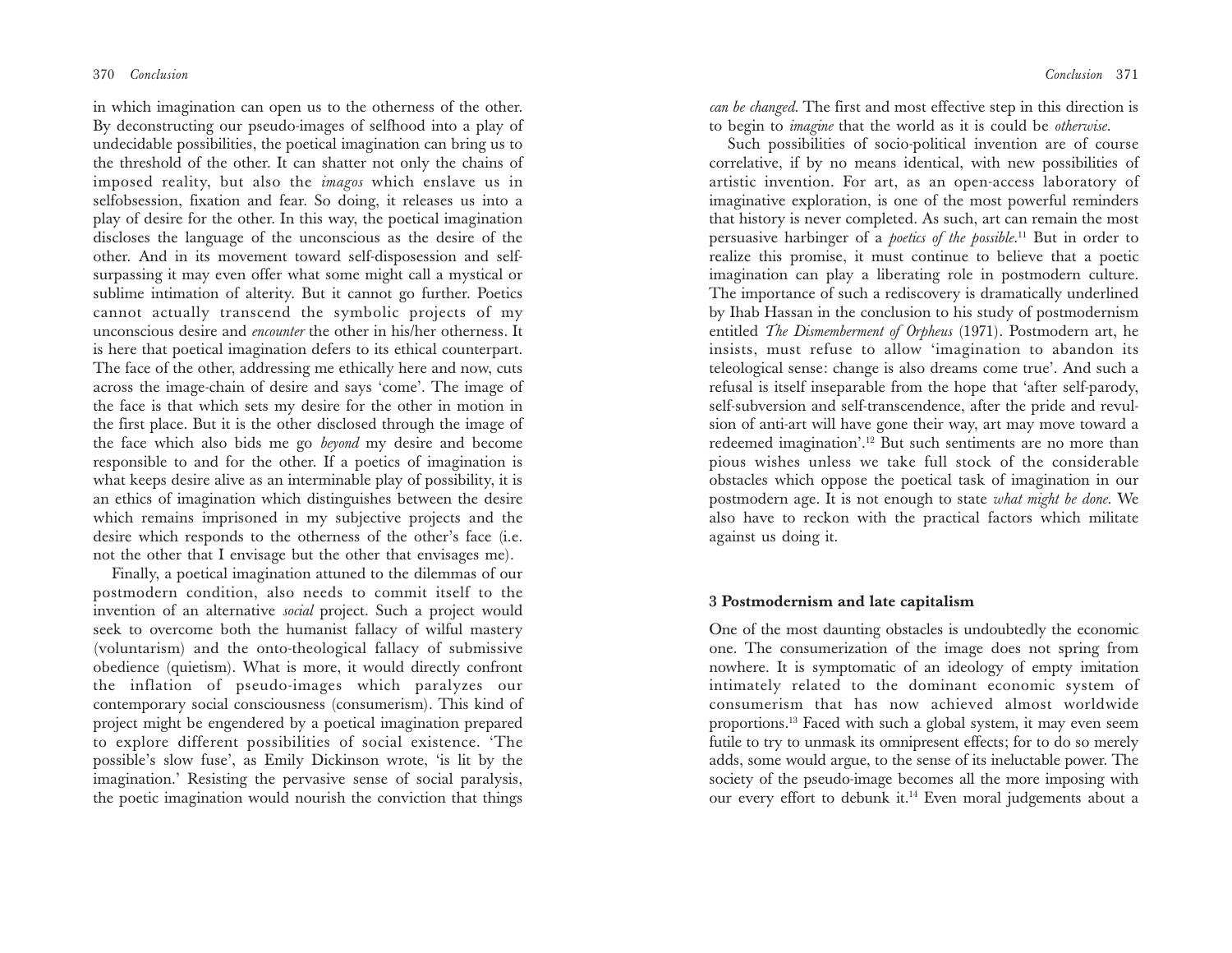#### 372 *Conclusion*

new culture of superficiality and depthlessness are deemed increasingly inappropriate: there is a common feeling that the contemporary consumer is no mere manipulated victim but actually conspires with the whole production system of commercialized images. Daniel Boorstin makes this point in his book, *The Image: A Guide to Pseudo-Events in America:*

The fantastic growth of advertising and public relations together with everybody's increasing reliance on dealers in pseudo-events and images cannot—contrary to highbrow clichés—accurately be described as a growing superficiality. Rather these things express a world where the image, more interesting than its original, has itself become the original…. Advertising men, industrial designers and packaging engineers are not deceivers of the public. They are simply acolytes of the image. And so are we all. They elaborate the image, not only because the image sells, but also because the image is what people want to buy…. We are sold it and we buy it and enjoy it for its image and how we fit into the image. The language of images, then, is not circumlocution at all. It is the only simple way of describing what dominates our experience.<sup>15</sup>

Whereas liberal social commentators such as Boorstin tend to speak of this global phenomenon in terms of a general *Americanization* of contemporary existence, other more ideologically oriented critics call it by the more specific name of 'late capitalism' (Jameson, Eagleton) or 'the ideology of advanced industrial society' (Marcuse, Touraine). But the introduction of an ideological dimension, often from a radical or neo-Marxist perspective, does not by any means lead to a more optimistic assessment of contemporary culture.

In such works as *One-Dimensional Man* or Eros *and Civilization* (particularly its 1966 Preface), Herbert Marcuse warns of the erosion of criticism in a society increasingly devoid of any genuine *opposition*. The emergence of a mass advertising culture entails the association of merchandise with pseudo-images of the libidinous unconscious. The power system governing the new affluent society no longer even needs to justify its domination, so effective is its 'social engineering' of imagination, its ability to deliver fetish goods which satisfy its consumers. 'Like the

unconscious, the destructive energy of which it so successfully represents', writes Marcuse, the commodity system is 'on this side of good and evil, and the principle of contradiction has no place in its logic'.16 Advanced industrial society thus manages to contain all moves towards qualitative change. Its achievements appear so total as to stifle any critical rationale for transcending this society. Marcuse's overall verdict is pessimistic. He is even prompted to designate this system as insurmountable and totalitarian:

In this society, the productive apparatus tends to become totalitarian to the extent to which it determines not only the socially needed occupations, skills and attitudes, but also individual needs and aspirations. It thus obliterates the opposition between the private and public existence, between individual and social needs. Technology serves to institute new, more effective, and more pleasant forms of social control and social cohesion. The totalitarian tendency of these controls seems to assert itself in still another sense—by spreading to the less developed and even to the pre-industrial areas of the world, and by creating similarities in the development of capitalism and communism.17

The technology of commodity images is not a neutral process. It is inseparably bound up with a political ideology which appears to have infiltrated the contemporary world experience to the point of no return. Its project of domination has become so extensive, indeed, that the possibilities of imagining, not to mention enacting, alternative projects of social existence seem entirely remote—perhaps even non-existent. Hence Marcuse's despair:

As the project unfolds, it shapes the entire universe of discourse and action, intellectual and material culture. In the medium of technology, culture, politics and the economy merge into an omnipresent system which swallows up or repulses all alternatives. The productivity and growth potential of this system stabilize the society and contain technical progress within the framework of domination. Technological rationality has become political rationality.18

The fissures of despair, already evident in the writings of Boorstin and Marcuse in the sixties, have widened into a gaping abyss by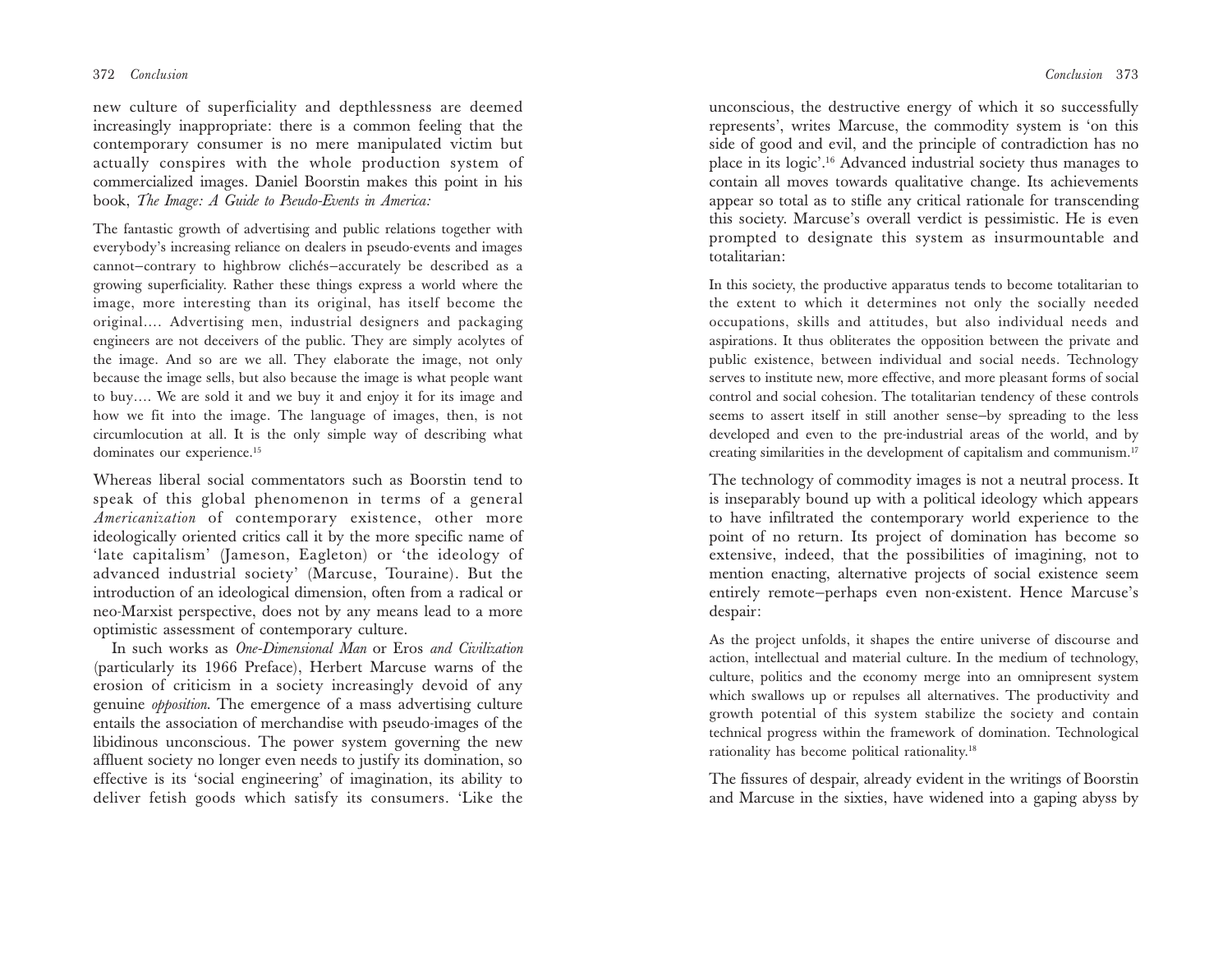the time the cultural commentators of the seventies and eighties take their soundings. In his formidable essay on 'Postmodernism, or the Cultural Logic of Late Capitalism' (1984), Frederic Jameson analyses some of the main signs of the apocalyptic nihilism identified as a hallmark of the postmodern crisis. 'The last few years', he writes,' have been marked by an inverted millenarianism, in which premonitions of the future…have been replaced by senses of the end of this or that (the end of ideology, art, or social class; the crisis of "Leninism", social democracy, or the welfare state etc., etc.): taken together all of these perhaps constitute what is increasingly called postmodernism.'19 The postmodern turn is frequently predicated upon a radical break or *coupure* with the terminal expressions of modern humanist culture e.g. existentialism in philosophy, the great *auteurs* genre in cinema, abstract expressionism in painting, or the 'modernist' poetry of Yeats, Eliot, Pound and their post-war disciples. What replaces these modern movements from the sixties onwards is a counterculture of self-parodying forms. To our own selection of six such postmodern forms (examined in our last chapter), we may now add Jameson's own shorthand list:

Andy Warhol and pop art, but also photorealism, and beyond it, the 'new expressionism': the moment, in music, of John Cage, but also of the synthesis of classical and popular styles found in composers like Phil Glass and Terry Riley, and also punk and new wave rock; in film, Godard, post-Godard and experimental cinema and video, but also a whole new type of commercial film; Burroughs, Pynchon, or Ishmael Reed, on the one hand, and the French *nouveau roman* and its succession on the other, along with alarming new kinds of literary criticism, based on some new aesthetic of textuality or *écrittire*. 20

And architecture too, of course, bears witness to its own brand of *coupure:* the rise of a postmodern populism (as outlined for example in Robert Venturi's manifesto *Learning from Las Vegas*) which sets itself firmly against the high modernism of the International Style and its 'charismatic Masters', Walter Gropius, Le Corbusier and Mies Van der Rohe.

Thus, at all levels, postmodernism effaces the dividing line between High Culture and Mass Culture. It playfully embraces

those very aspects of the Consumer Culture Industry which the critical ethos of modern humanism—from existentialism and the Frankfurt School to the American New Criticism—had repudiated. The one-dimensional wasteland of consumerist society so vehemently denounced by the Adornos, Marcuses or Bellows, provides postmodernism with its chosen materials of both form and content. 'The postmodernists', as Jameson explains, 'have been fascinated by this whole "degraded" landscape of schlock and kitsch, of TV serials and Readers Digest culture, of advertising and motels, of the late show and the grade-B Hollywood film, of so-called paraliterature with its airport paperback categories of Gothic and Romance, the popular biography, the murder mystery and science-fiction or fantasy novel.'21

The postmodern celebration of mass-media culture is, to a significant degree, a symptom of today's multi-national capitalism. It is not just one more style of fashion, but a 'cultural dominant' inextricably related to the socio-economic dominant of our time. Our society has now reached a point where aesthetic production has become integrated into commodity production generally.22 And one of the most serious consequences of such a merger is the new facility of the established commercial culture to recuperate or neutralize the 'oppositional' power of art. Thus while much of modernist art and literature prided itself on its capacity to negate the established view of things—to *épater la bourgeoisie*—one finds that even the most offensive aspects of postmodernist parody or anti-art are easily assimilated by the official culture. Hence, for instance, Warhol's attempted exposure of the consumerism of media culture and its manipulative images of desire and nostalgia, became so revered by the consumer culture itself that, in the words of one critic, 'his work is no more subversive than a catering service and as such fits the age of Reagan nicely'.23 Subversion yielded to sedation.

This is as true of Warhol's billboard series—now celebrated icons of consumer pop culture—as it is of Beuys' so-called 'artless' collages, which have become, despite the artist's antiestablishment stance, prime cultural assets of the German government and coveted exhibits of major international banks. This convertibility-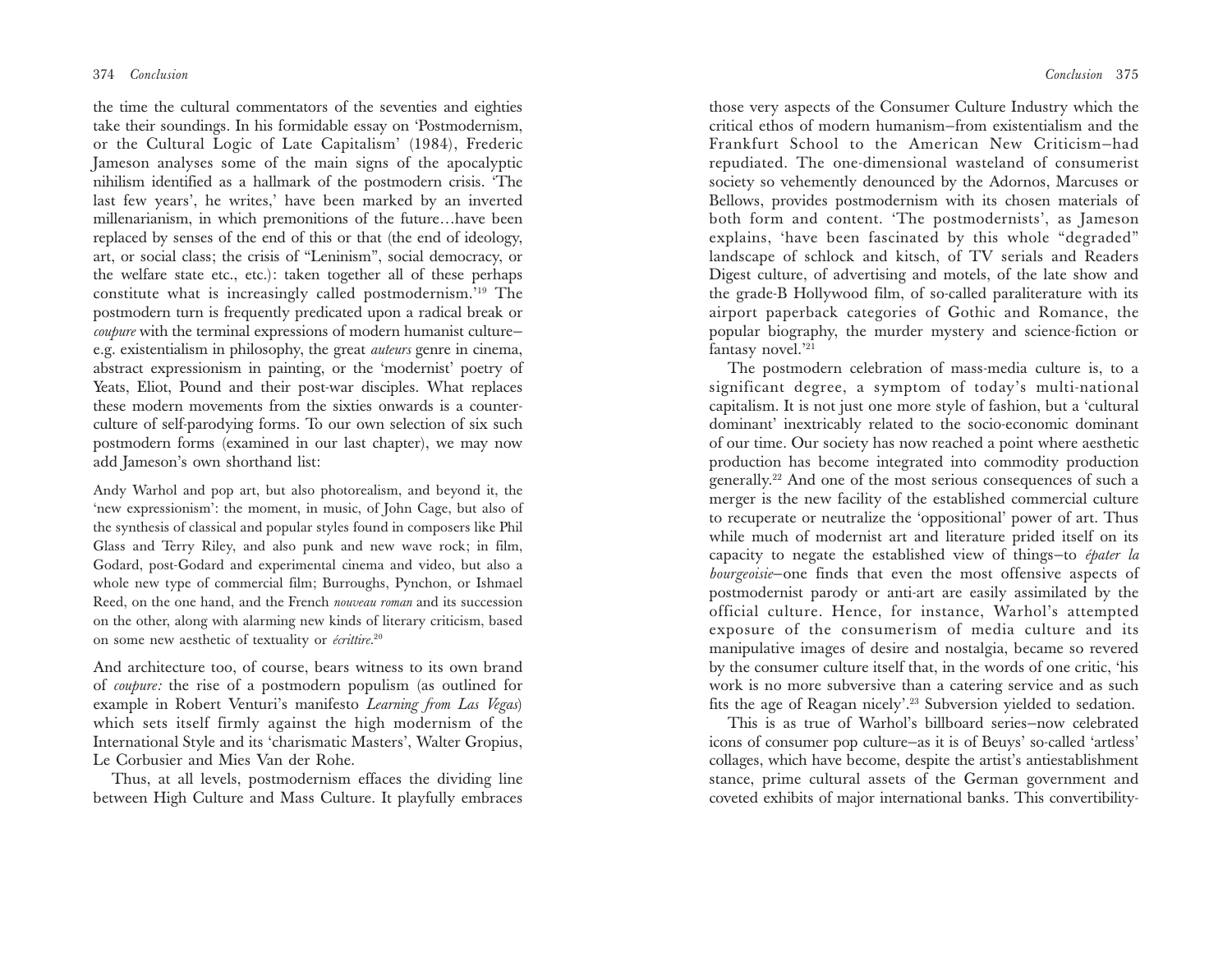into-cash syndrome has given rise to a new fetishism of cultural objects. Late capitalism, with its tax-exemption laws for art patronage and its promotion of the investment market of the gallery-dealer system, has effectively demolished the radical intent of the 'art for 5 kopeks' manifesto of the *avant-garde*. The price spiral in art trading, as Robert Hughes sardonically observed, has led to a disconcerting paradox:

Works of art, once meant to stand apart from the realm of bourgeois luxury and display their flinty resistance to capitalist values, (are) now among the most eagerly sought and highly paid for…. Even the conventions of art appreciation become, in the face of a spiralling market, a dead language, analogous to advertising copy and producing the same kind of knee-jerk reverence in a brutalized culture of unfulfillable desire.<sup>24</sup>

The deconstructionist would probably want to avoid such talk of a 'cultural dominant' and its rapport with the 'ideological dominant' of late capitalism. He would tend to see such a political interpretation as another example of the old humanist/ historicism which attempts to reduce the play of cultural *differences* to the overall simplicity of some Master Narrative. Jean-François Lyotard appears to advance this kind of argument in his study, *The Postmodern Condition: A Report on Knowledge* (1979). Lyotard does not dispute the fact that there is an intimate link between the demands of consumer capitalism and the kitsch nature of postmodern culture. Indeed, he offers a graphic account of this very complicity:

Eclecticism is the degree zero of contemporary general culture: one listens to reggae, watches a western, eats McDonald's food for lunch and local cuisine for dinner, wears Paris perfume in Tokyo and 'retro' clothes in Hong Kong; knowledge is a matter for TV games. It is easy to find a public for eclectic works. By becoming kitsch, art panders to the confusion which reigns….25

But rather than resort to the *antimodern* solution (as he puts it) of moral or political denunciation, Lyotard prefers the *postmodern* solution offered by a new 'aesthetic of the sublime'. Such an aesthetic resists the temptation to reconcile the multiplicity of

language games which prevail in our culture; it refuses to totalize them into 'a real unity'. The price to be paid for such totalization, Lyotard claims, is terror. We are counselled, accordingly, to abandon the humanist nostalgia for a whole picture or global narrative—which would seek to explain the *real* truth of our times. The business of the postmodernist, urges Lyotard, 'is not to supply reality but to invent allusions…which cannot be presented'. The only solution is to embrace the deconstructionist vow: 'Let us wage war on totality; let us be witnesses to the unpresentable; let us activate the differences and save the honour of the name.'26

The postmodern sublime is thus hailed as a privileged experience of heterogeneity, a limitless allusiveness which defies the rules of hermeneutic interpretation or reflective judgement. The resulting experience of the sublime conveys an intrinsic combination of pleasure and pain: the pleasure that what we witness exceeds presentation and the pain that this excess exposes the aesthetic inadequacy of 'imagination and sensibility'.27

But what, we may ask, does it mean when such supposedly 'sublime' works as Rauschenberg's *Oracle* or César's *Compression II* present us with a heap of mechanical wreckage which replicates the reflections of anonymous cityscapes with 'hallucinatory splendour'? What are we to make of the inanimate vacuity expressed by Warhol's soup cans or by Doug Bond's polyester figures which convey the fetishization of the human body as pure surface? How are we to respond to the sublimity of postmodern parodies where the debris of urban squalor and alienation is exhibited as a glossy mirage without depth or density? Or, finally, to cite what is considered by some as the very emblem of postmodern art, Lucas Samara's *Mirrored Room:* what is the distinction between sublime irrepresentability and consumer narcissism in a room just large enough to enter, with mirrors on every surface reflecting the viewer into an indefinitely expanding series of fragmented copies?28 Is the postmodern aesthetic of the sublime not itself, and perhaps in spite of itself, a symptom of the 'cultural dominant' of our present technological world system?

While Jameson does not advert to the celebration of the sublime in the recent writings of Lyotard and the deconstructionists, he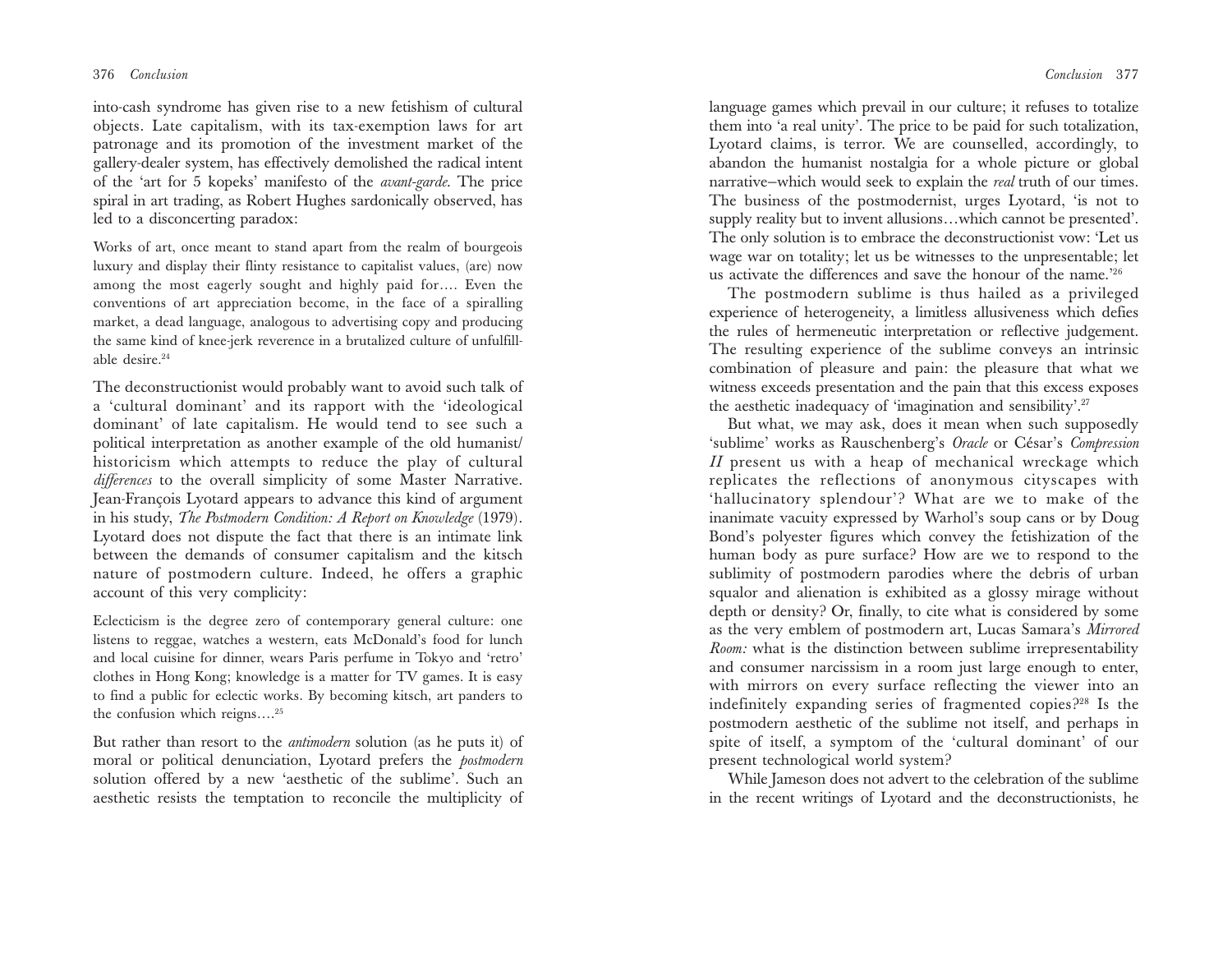does attribute the term 'the hysterical sublime' to the general postmodern cult of excess and fragmentation. And he argues that the contemporary tendency to reduce the historical present to a mere collage of random forces (whose effectivity is both undecidable and unpresentable in terms of a global historical narrative), merely reinforces the ideology of 'depthlessness'. The cult of the hysterical sublime betrays the emergence of a 'new culture of the simulacrum…whose erosion of the link with history is itself a symptom of its complicity (intended or otherwise) with the new world space of late multinational Capital.'29

Unlike the romantic notions of the sublime outlined by Burke and Kant, the postmodern notion is not concerned with the experience of Nature or Transcendence (i.e. as powers incommensurable with human consciousness and inducing feelings in us of awe or terror). In the postmodern experience of the sublime, the unfathomable mysteries of Nature and God have been replaced by those of technology and mass communications. Now the sentiment of the sublime is one intimately linked with our sense of powerlessness before the faceless inhumanity of multinational Capital. Its very *unpresentability* is an expression of man's self-estrangement, his sense that history and society, or even art, have ceased to provide him with a meaningful model of understanding or action. The cult of the hysterical sublime thus feeds off the contemporary sense of helplessness—of being everywhere exposed to that enormous 'anti-natural power of dead human labour stored up in our machinery': an alienated power which turns back against us in unrecognizable shapes and paralyzes all projects of collective as well as individual praxis. Posturing as some mysterious sublimity, the technology of mass consumerism appears to exist timelessly in its own right. In short, one of the most sinister aspects of postmodernism has been, arguably, its failure to critically identify and analyse the intrinsic rapport between the dehumanizing power of this technology and the historical development of late capitalism.

Convinced of the necessity to remedy this postmodernist eclipse of historical reference, Jameson relates the various modern phases of cultural development to parallel stages in the socio-economic history of the West.30 Following the model

sketched by Mandel in *Late Capitalism,* he correlates nineteenthcentury realism with the stage of market capitalism, modernism with the stage of monopoly capitalism, and postmodernism with the contemporary stage of late multinational capitalism. Whereas certain modernist movements—e.g. Malevich's and Meyerhold's constructivism, Marinetti's futurism, Le Corbusier's utopianism or Leger's socialist expressionism—continued to affirm the positive potential of mechanized industry for a Promethean reconstruction of human society, this no longer seems a viable option for postmodernism. The postmodern phase of consumerist culture bears witness to an unlimited expansion of capital—aided by the proliferation of the media, advertising and computer industries—into hitherto uncommodified areas of experience, e.g. the worlds of domestic privacy and even, as Marcuse noted, the unconscious itself.

This last postmodern phase corresponds to the fact that consumer capital deploys machines not just of *production* but, more and more frequently, of *reproduction*. The electronic media of TV and mass communications function by reproducing form on form rather than producing form from matter; they transmit audio-visual forms through the electrical forms of invisible waves, waves which articulate nothing as such but carry flattened image surfaces within themselves. And this perhaps explains why postmodern works, which seek to represent such *unpresentable* modes of reproduction, frequently induce in us the feeling of the *technological sublime*. For in so far as postmodern works increasingly resort to a play of surface mimesis in order to speak *about* their own process of reproduction (i.e. film, video, TV, print or sound recordings), they end up in a kind of self-parody—a form of self-deconstruction whose undecidable paradoxes leave us breathless and, as it were, totally mystified. Moreover, this experience is, as we have noted, by no means confined to art museums and literary texts. It is also powerfully evidenced in the postmodern architectural spaces which are growing up around us, spaces where 'the distorting and fragmenting reflection of one enormous glass surface to the other can be taken as paradigmatic of the central role of process and reproduction in postmodernist culture'.<sup>31</sup> Everywhere we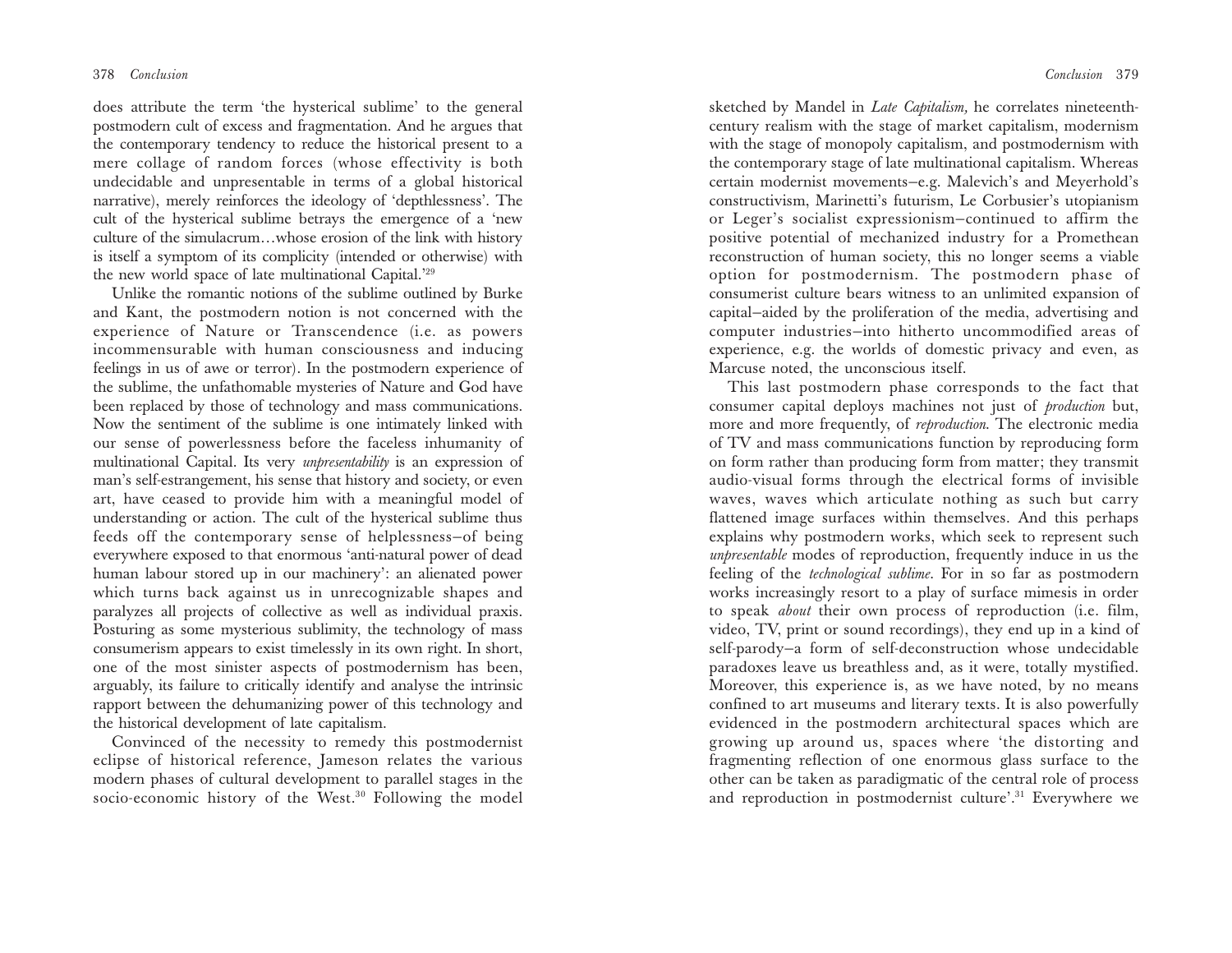look we find signs of the technological reproduction of the simulacrum.

# **4 Strategies of resistance**

How then are we to combat this expansion of the technology of the simulacrum into both our inner and outer spaces? Where are we to find a place of critical distance where we may begin to imagine alternative projects of social existence capable of counteracting the paralysis which the 'technological sublime' induces in us? It is not sufficient to merely *know* that the technological colonization of images is a symptom of a globally computerized network of 'third stage' multinational capital. For a simple awareness of the ominous equation of culture and capital might just exacerbate the prevailing 'high tech paronoia'. The bald claim that contemporary existence is dominated in all its aspects by the omnivorous Logic of the Simulacrum may well serve to *consolidate* the power of late capitalism, rather than diminish it. An oppositional project of action is also needed. Knowledge must be converted into strategies of resistance.

So we are back with the double question: what is to be done and how is it to be done? The pessimistic conclusions of most postmodern commentators would incline one to the view that there is nothing to be done. Or that even if there were, there would be no way of doing it. A few thinkers have, however, come up with suggestions.

Marcuse for example suggests, in his later writing, that some refuge may be found if we can save art from anti-art and rediscover its 'aesthetic dimension' of formal distance and transcendence. In this way, art might serve as an antidote to the antihumanism of contemporary culture.32 Marcuse declines, however, to indicate how this retrieval of a lost aesthetic dimension could be translated into a project of ethical or social practice.

A quite different kind of strategy is outlined by Umberto Eco in *Faith in Fakes* (1985). He calls for 'cultural guerilla warfare'. There is, Eco says, no point in trying to expose some ideological conspiracy *behind* the new mass-media culture. This media

network has become its own ideology. In other words, we can no longer speak of an identifiable message being transmitted through the airwaves. All we have is a series of random and conflicting meanings which cancel each other out, leaving us with nothing but a flux of surface images. Eco explains:

Regardless of what is said through the means of mass communication, when the recipient is surrounded by a medley of communications which simultaneously reach him through different channels, the nature of the information communicated has little importance. What counts is the progressive and uniform bombardment of information in which the different contents flatten out and lose their difference.<sup>33</sup>

Unlike the means of production which governed industrial society, the means of communication governing 'post-industrial' society (to use Daniel Bell's term) are no longer controllable by the will of the individual or indeed of the collective. And in the face of such a faceless communications system we are all of us, 'from the director of the CBS chain to the President of the United States, passing by Martin Heidegger and the most humble peasant of the Nile Delta, the new proletariat'.<sup>34</sup>

But Eco staunchly refuses, even in the light of this admission, to succumb to the postmodern drift toward paralysis and paranoia. He insists that some mode of resistance must be found. The first move is to eliminate false solutions. We must rule out the possibility of trying to take control of the global media network, for if this were achievable—which is by no means certain—it would merely result in a 'totalitarian' control of public opinion from above. Nor does any hope lie in the strategy of using one form of the media to criticize another (i.e. newspapers against cinema or cinema against TV and so on); for such a mirror-play of inter-media critiques is condemned to an infinite regress. Nor does the answer lie in a back-to-nature movement which seeks to opt out of postmodern society altogether, returning to the uncontaminated pasturelands of transcendental meditation and macrobiotic vegetarianism. For even such optingout strategies are compelled to employ the means of technological communication if they are to communicate their message (e.g. pop music, 'alternative' magazines, radio or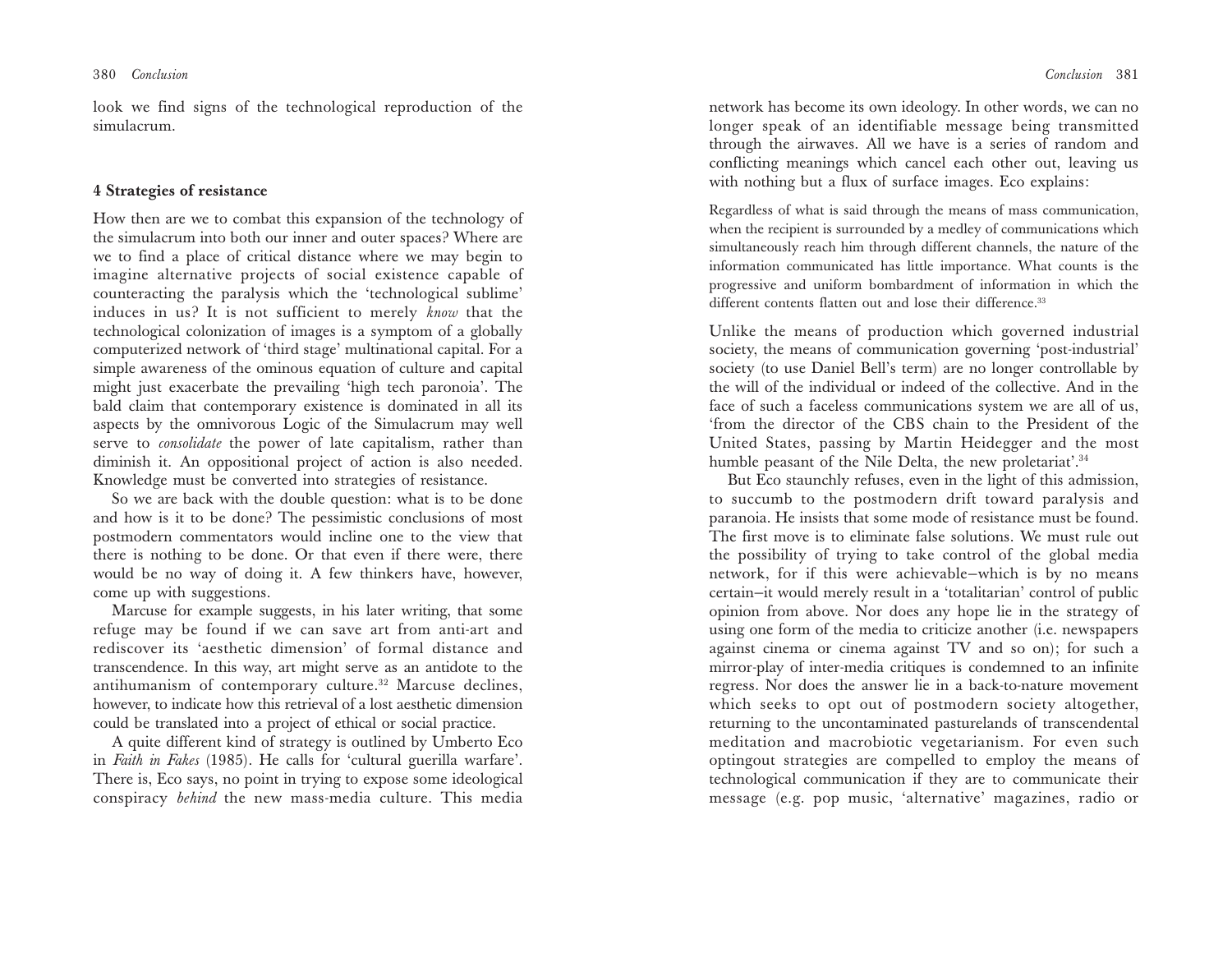television). Concluding therefore that there is no possibility of redirecting the mass communications system from *within,* and no possibility of finding a way *out,* Eco recommends what he sees as the only remaining solution: a cultural guerilla campaign.

Those who wish to launch an effective resistance must abandon all vain attempts to change the media at the point of *transmission*. They must concentrate instead on the opposite end of the system—the point of *reception*. The new resisters will become, in Eco's words, 'provos of Critical Reception' committed to a 'door to door guerilla campaign'—a campaign which encourages each human recipient of our mass media culture to develop his own critical capacities for interpreting and discriminating between codes of communication. Eco sketches this blueprint for the semiological guerrilla movement:

The universe of technological communication would become traversed by guerilla groups of communication who would reintroduce a critical dimension into passive reception. The threat posed by a situation in which the *medium is the message* would henceforth be converted, in the face of the media and the message, into a return to individual resistance. To the anonymous divinity of Technological Communication our answer could be: 'Not Thy, but *our* will be done'.35

Eco's proposal thus assumes the form of an anarchistic individualism: a strategem where each victim of the mass media conspiracy says *no* to the system, interpreting the transmitted multiplicity of images in whichever way he chooses. But if this is for Eco the 'only solution for free human beings', it is one with serious shortcomings. By affirming the right of each media recipient to give his own meaning to the images and sounds which surround him, are we not in fact leaving the basic system of media consumerism intact? Are we not simply transforming mindless consumerism into mindful consumerism? The individual may well be free to *interpret* commodity images as he wishes; but he is not free actually to *produce* alternative kinds of images. Anything goes at the level of reception, while the system of transmission continues unchallenged. And it is not certain, furthermore, that such a liberty of critical consumption could provide any helpful equivalent in political action. Unless, perhaps,

one wishes to advocate some form of armed guerilla resistance to the powers that be. (A prospect which Eco himself does not entertain.) But recent examples of such resistance movements in contemporary Western society—e.g. BaaderMeinhof, Action Directe or the Red Brigade—hardly inspire confidence. For quite apart from the carnage, such militant anarchist groups depend very largely on media coverage to communicate their oppositional views. Here again the message becomes one with the medium, a mass spectacle in its own right, another simulacrum in the Civilization of Images.

Yet another strategy of resistance to the contemporary paralysis of Western culture takes the form of a neo-marxist programme of dialectical materialism. Frederic Jameson, Louis Althusser and Terry Eagleton offer three recent versions of such a project. For reasons of economy, however, most of our remarks will be confined to the first of these. The neo-marxists are determined to combat the postmodern eclipse of critical opposition. This is reflected in Jameson's insistence, for example, that the *aesthetic* of postmodernism be related to an *historical* perspective where we can grasp its significance as the cultural dominant of late capitalism. But Jameson dismisses all ethical condemnations of postmodernism made in the name of a free human imagination. (A dismissal which would appear to apply as much to a humanist critique à la Marcuse as to an anarchist critique à la Eco.) What is to be deplored, he says, is not the abolition of the human subject as such, but the absence of a dialectical model able to situate this abolition in historical terms. The danger with postmodern culture in this regard is that its 'image addiction' serves to reduce historical reality to Visual images, stereotypes or texts': a reductionism which effectively precludes 'any practical sense of the future and of the collective project, thereby abandoning the thinking of future change to fantasies of sheer catastrophe and inexplicable catacylsm'.36 Jameson is adamant that this reductionist tendency should be understood not *ethically* but *dialectically*—as an inevitable part of the unfolding logic of late capitalism. Any attempt to comprehend it in terms of 'moral or moralizing judgments' is deemed a 'category mistake',<sup>37</sup> a fall-back to old value systems now defunct. 'The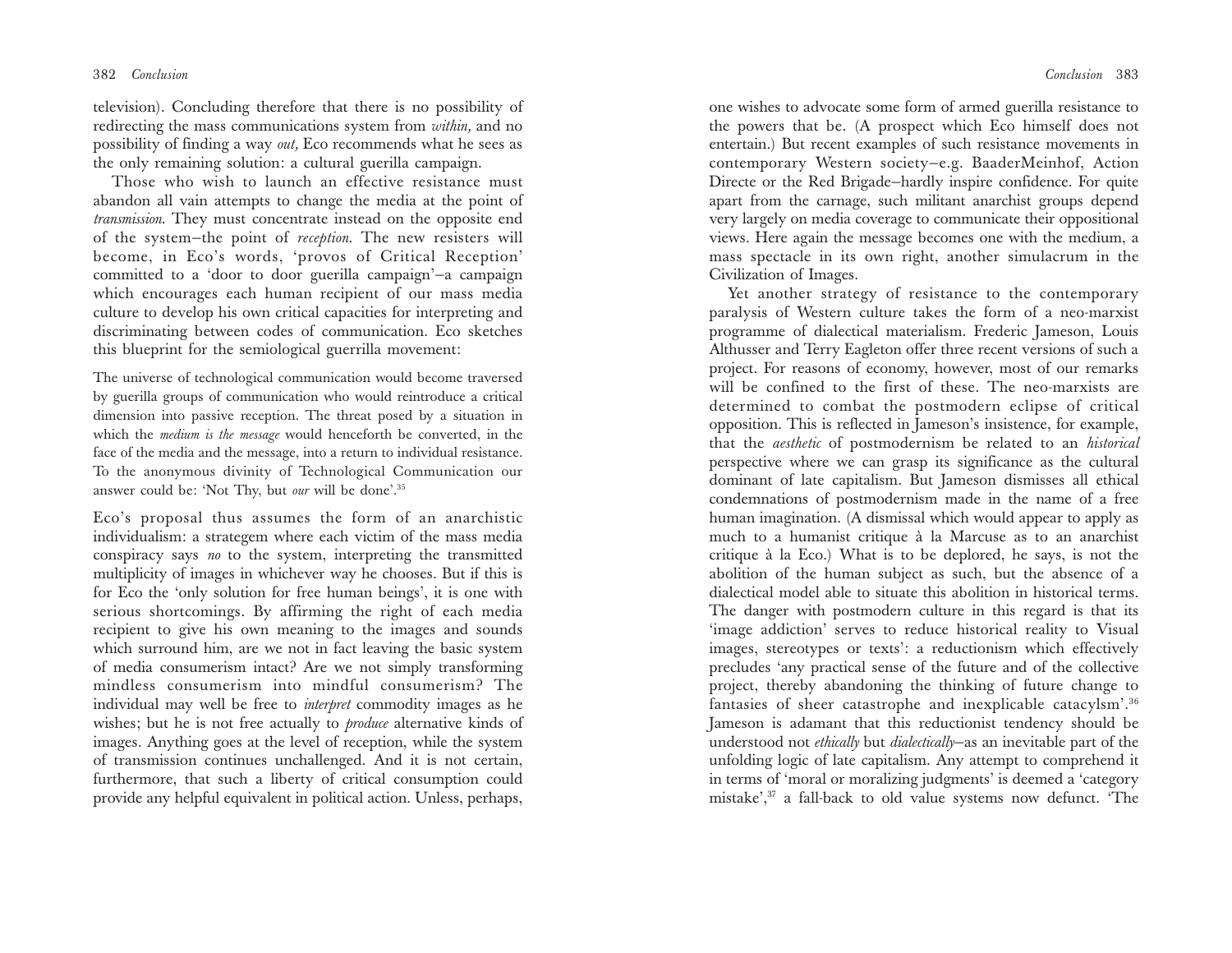cultural critic and the moralist', writes Jameson, 'along with the rest of us, is now so deeply immersed in postmodernist space, so deeply suffused and infected by its new cultural categories, that the luxury of the old fashioned ideological critique, the indignant moral denunciation of the other, becomes unavailable.'38

Thus dismissing ethics as a sort of humanist anachronism, Jameson invokes a post-humanist (Althusserian) model of Marxist materialism—one capable of thinking the cultural evolution of late capitalism dialectically as *both* catastrophe *and* progress. But, we may ask, does this move away from a critical individualism to a dialectical collectivism provide us with a satisfactory answer? Does its implicit assertion that postmodernism is an historical inevitability not also in fact *augment* our sense of helplessness before the anonymous laws of the consumer society? Surely the total denial of a semi-independent cultural space, where a critical and poetical imagination could contest the dehumanization of humanity and project alternative possibilities of existence, condemns us once again to inertia?

Jameson is not unaware of this dilemma. But such is his commitment to a global dialectic of historical evolution and mutation that he seems unable to come up with any viable answer. He feels compelled to deny the option of critical distance in a society of the simulacrum where, by his own admission, the respective domains of culture and capital have become so inflated as to become co-extensive. The ability to establish some kind of distinction between the imaginary and the real—which the idea of critical distance presupposes—no longer appears possible in a culture which dissolves the 'real' into pseudoimages. The postmodern conflation of imagination and reality seems to rule out the existence of some alternative *topos* outside of the 'massive Being of capital'. We seem to be deprived of any such Utopian breathing space from which to launch an effective critical assault. The potential for such distance is, says Jameson, annihilated by the omnipotent reign of postmodern superficiality: 'we are submerged in its henceforth filled and suffused volume to the point where our now post-modern bodies are…incapable of distanciation'.39 In such a world, it would seem that nothing can avoid the fate of co-optation. Every effort to

contest the system or create alternatives is condemned to failure before it begins. Even the countercultural experiments of local resistance and guerilla warfare, Jameson concedes, 'are all somehow secretly disarmed and reabsorbed by a system of which they themselves might well be considered a part, since they can achieve no distance from it'.40

His back to the wall, Jameson decides to make a dialectical virtue of necessity. He concludes that it is the very demoralizing condition of postmodern culture which actually constitutes its moment of truth. Reverting implicitly to the idea of the postmodernist sublime (which he had earlier criticized), Jameson declares that the world system of multinational capitalism confronts us with an 'unrepresentable totality', one which calls for a new science of 'cognitive mapping'. Such a science will take the form of a renovated version of dialectical materialism, a version capable of grasping the forms of postmodern parody as accurate descriptions of the present historical predicament of late capitalism. Paradoxical as it may seem, says Jameson, such parodic forms may be read as 'peculiar new forms of realism (or at least of the mimesis of reality) *at the same time* that they can equally well be analysed as so many attempts to distract and divert us from that reality or to disguise its contradictions and resolve them in the guise of various formal mystifications'.41 And with a final flourish of dialectical daring, Jameson even suggests that the reign of a multinational collective space in which everyone and everything is implicated may itself be construed as the dialectical pre-condition for the elaboration of a new type of 'internationalism'.

But where, we may reply, is one to find the critical basis for such a science? And how can one continue to talk of 'realism' and 'reality' at all, if one grants the postmodern abolition of the distinction between the imaginary and the real? As mentioned, Jameson sought to ground his appeal for a new science of cognitive mapping on the anti-humanist model outlined by Althusser. And this implies the acceptance of an absolute break between the ideological notion of the *imaginaire* and the Marxist-scientific notion of *knowledge*. Thus refusing any recourse to a hermeneutic model of the human imagination with an interpretative 'point of view',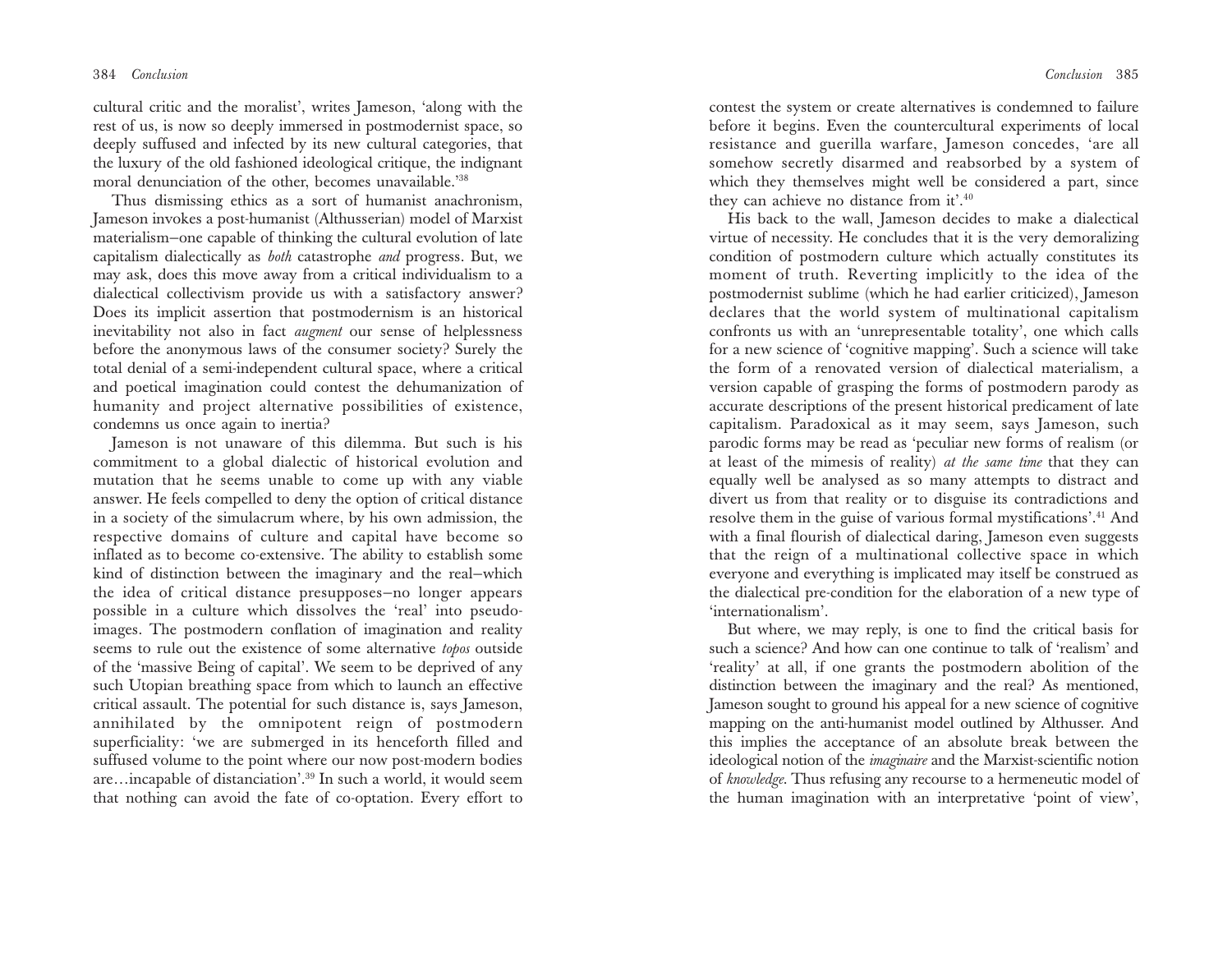Jameson appears to endorse the Althusserian view of a science capable of 'knowing' the totality of the world abstractly—even though this totality remains sublimely 'unrepresentable' for the human imagination as such. Not surprisingly, Jameson (like Althusser) remains vague about the precise contents of such theoretical knowledge. All we can be sure of is that such a science of mapping will start from the 'truth of postmodernism', i.e. the world space of multinational capital. But we cannot go further. We cannot say exactly what kind of positive socio-political form, if any, such a science will take: 'The political form of postmodernism, *if there is any,* will have as its vocation the invention and projection of a global cognitive mapping.'42 To put it in plainer terms, the task of this new theory will be to invent a new theory!

It is hard to imagine any dialectical science, however postmodern, which could make sense of such tautologies. The postmodern logic of circular parody appears to have contaminated even the most masterly of postmodern commentators—Jameson himself. And perhaps he admits as much when he states, paradoxically, that the basic 'truth' of postmodernism to be expressed by the new science of mapping is that 'there are no true maps'.43

#### **5 Beyond the labyrinth?**

Are we to conclude then that every attempt to think through postmodernism is condemned to the postmodern disease of endless circularity? It is certainly unlikely that any amount of 'knowledge' about the falsehood of our experience is going to help us think or act in a more effective or liberating way. A form of pedagogy, however accurate and scientific, which does no more than explain the intricate mechanisms of our enslavement offers little consolation. It is not enough to provide a new cartography of our postmodern imprisonment. We also need to find ways within the labyrinth which lead *out* of it.

This is where we return to our appeal for an ethical-poetical imagination. Such an imagination could not be content with merely mapping the logic of postmodern culture. Taking full

heed of such descriptions, it would also strive to i) open us to the concrete needs of the other in the postmodern here and now, and ii) explore how we might effectively engage in the transformation of our social existence. The ethical-poetical imagination refuses to wait around for 'the dialectics of development to work themselves out'. And it repudiates any cognitive model which dismisses morality, and by extension human rights and needs, as an ideological leftover from bygone days.<sup>44</sup>

This does not mean that we blithely conjure away postmodernism; nor that we revert to the humanist model of an anthropocentric imagination (i.e. one which wilfully negates reality and conjures up anti-worlds out of its own solitary subjectivity). The ethical-poetical imagination we are advancing accepts that there is much to be learned from the postmodern deconstruction of the humanist subject and its pretentions to mastery. Such a deconstruction may indeed prove, if we acknowledge its limits, to be a healthy *dispossession* of the egocentric subject. But only on condition that we understand such dispossession as a *via negativa,* a purgation which is not an end in itself but a point of departure for something else. After the disappearance of the selfsufficient imagination, another kind must now reappear—an imagination schooled in the postmodern truth that the self cannot be 'centred' on itself; an imagination fully aware that meaning does not originate within the narrow chambers of its own subjectivity but emerges as a response to the *other,* as radical interdependence.

Several important consequences flow from this. The *alienation* of man in our one-dimensional society need not be taken as an unequivocal signal of the end of humanity. (Though it might well mean this if we refuse the ethical option altogether and submit to the impersonalizing sway of late capitalism). The phenomenon of postmodern alienation may also be construed, ethically, as a sign that man cannot tolerate the Logic of the Simulacrum without ceasing to be human. Passing through the dark night of undecidability, we eventually decide for a practice of imagination capable of responding to the postmodern call of the other reaching towards us from the mediatized image. On the far side of the self-reflecting looking glass, beyond the play of masks and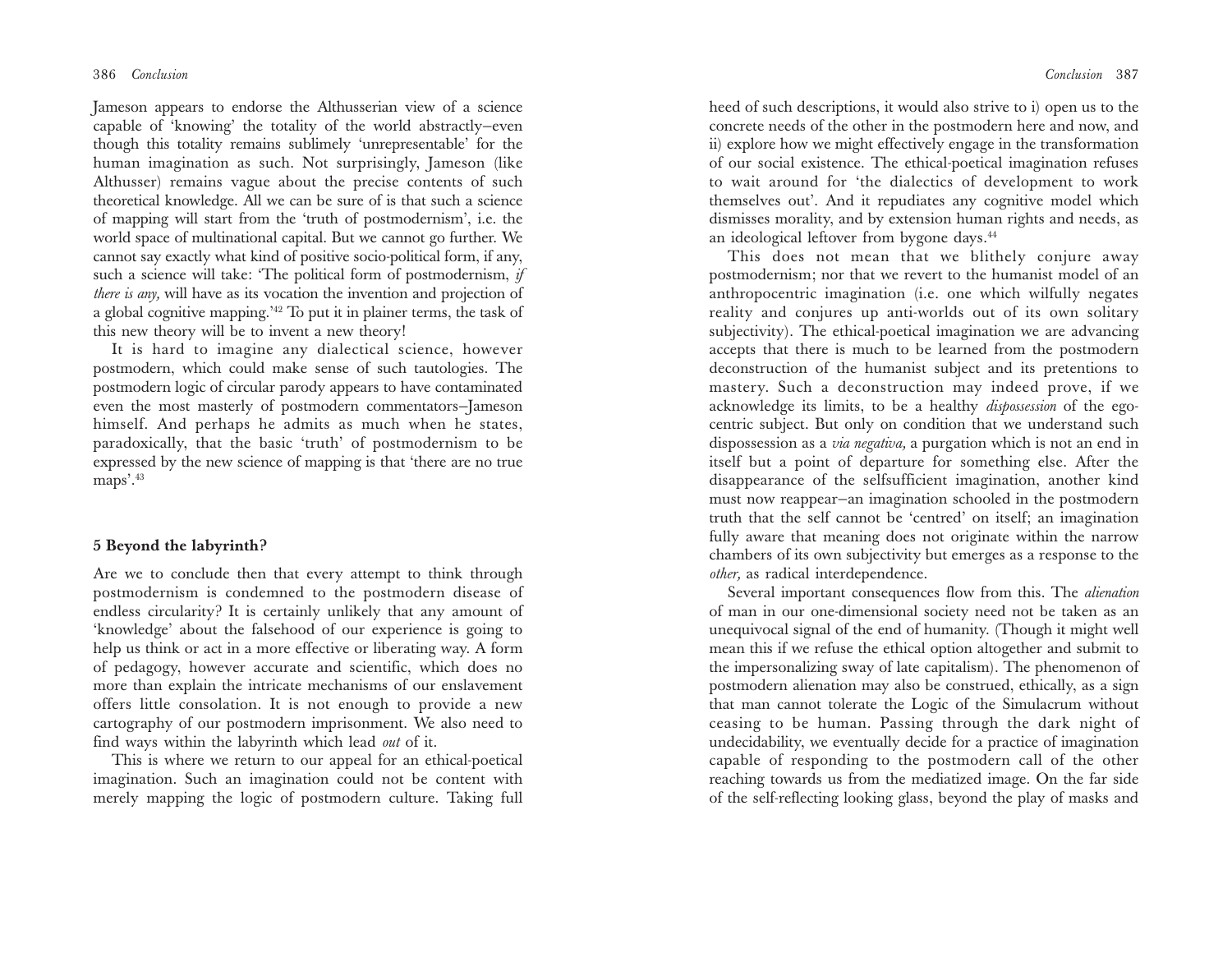mirrors, there are human beings who suffer and struggle, live and die, hope and despair. Even in those televisual images which transmit events from the furthest corners of our globe, we are being addressed, potentially at least, by living others: the Columbian girl buried up to her neck in the mud of avalanche, the emaciated skeleton of the Ethiopian famine victim, the gaze of hostage or hunger-striker, the running body of the Vietnamese infant covered in napalm, the tormented casualties of Afrikaner apartheid and all those oppressed faces of geo-political power games. Are not those of us who witness such images (as well as those who record and transmit them through the communications network) obliged to respond not just to surface reflections on a screen but to the call of human beings they communicate? Are we not bound to insist that moral conscience is much more than a symptom of some outdated humanist ideology?

A deconstructionist might object that there is no way of discriminating between images since the status of the image is undecidable—i.e. since one cannot determine a representational relationship between the image and its original. But epistemological undecidability does not necessitate ethical undecidability. Perhaps we have to renounce the traditional habit of establishing ethical judgements upon epistemological foundations. For even where epistemological distinctions no longer seem available, we are still compelled to make ethical distinctions. (This raises the question of an ethical hermeneutics touched on below.) Most of us would grant, for instance, and for ethical reasons, that there *is* a significant difference between the status of the following three images: 1) the face of the TV starlet in the commercial for a well known brand of soap; 2) the face of Marilyn Monroe in Warhol's serigraph; and 3) the face of the Vietnamese girl burnt by napalm on CBS news. While each of these images shares the same status as a technical reproduction of a mass communications system, they are different at an ethical level. The soap opera starlet speaks to us here not as another person but as a fetishized effigy of streamlined consumerist dreams. The Warhol image of Monroe, repeated fifty times, addresses us at yet another level—that of a multiple parody of the Hollywood *imago;* (but if this implies, arguably, an ethical

dimension of critique in its mimicry of the vacuity of consumer images, it does not yet relate to an *other* who makes a positive ethical demand upon us). The third image of the napalmed girl, by contrast, features a face which cuts through the chain of empty simulacra and asks—'where are you?'

Some people may be so desensitized by the mass media logic of pseudo-events and empty imitations that they do not respond to this appeal—either because their sensibility has become banalized to the point of being incapable of reacting at all; or else because the only reaction they are capable of is a sensational thrill at the shock quality of the image. But the image of the Vietnamese girl speaks to us even if we do not listen or respond. It demands moral outrage. It demands that we sit up and say, 'this must end'. In short, the ethical dimension of the demand is in no way diminished by the failure of many of us to respond ethically to this demand.

If interpreted ethically (rather than just epistemologically), the postmodern crisis and its attendant sense of impending catastrophe may be seen as a sort of protest against the inhumanity of our times. And perhaps the recent debunkings of the humanist claims for sovereign subjectivity may themselves be read as a veiled ethical demand for a new recognition of the irreducible alterity of the other. Viewed in this light, we would be in a position to say that after Virtue there is still the possibility of ethics, that after Man there is still the possibility of humanity—and more than a self-parodying post-man wandering about in an anonymous communications system devoid of real senders or addressees. But the ability to grasp such possibilities remains the task of an ethical-poetical imagination, an imagination radically de-centred in the sense of being opened to the demands of the other in the postmodern here and now.

## *The hermeneutic task*

Such an imagination is not reducible to paradigms of *mimesis, production* or *parody*. It does, however, draw some basic truth from each of its historical configurations. It is prepared to learn from its own history, to listen to the lessons of its own stories.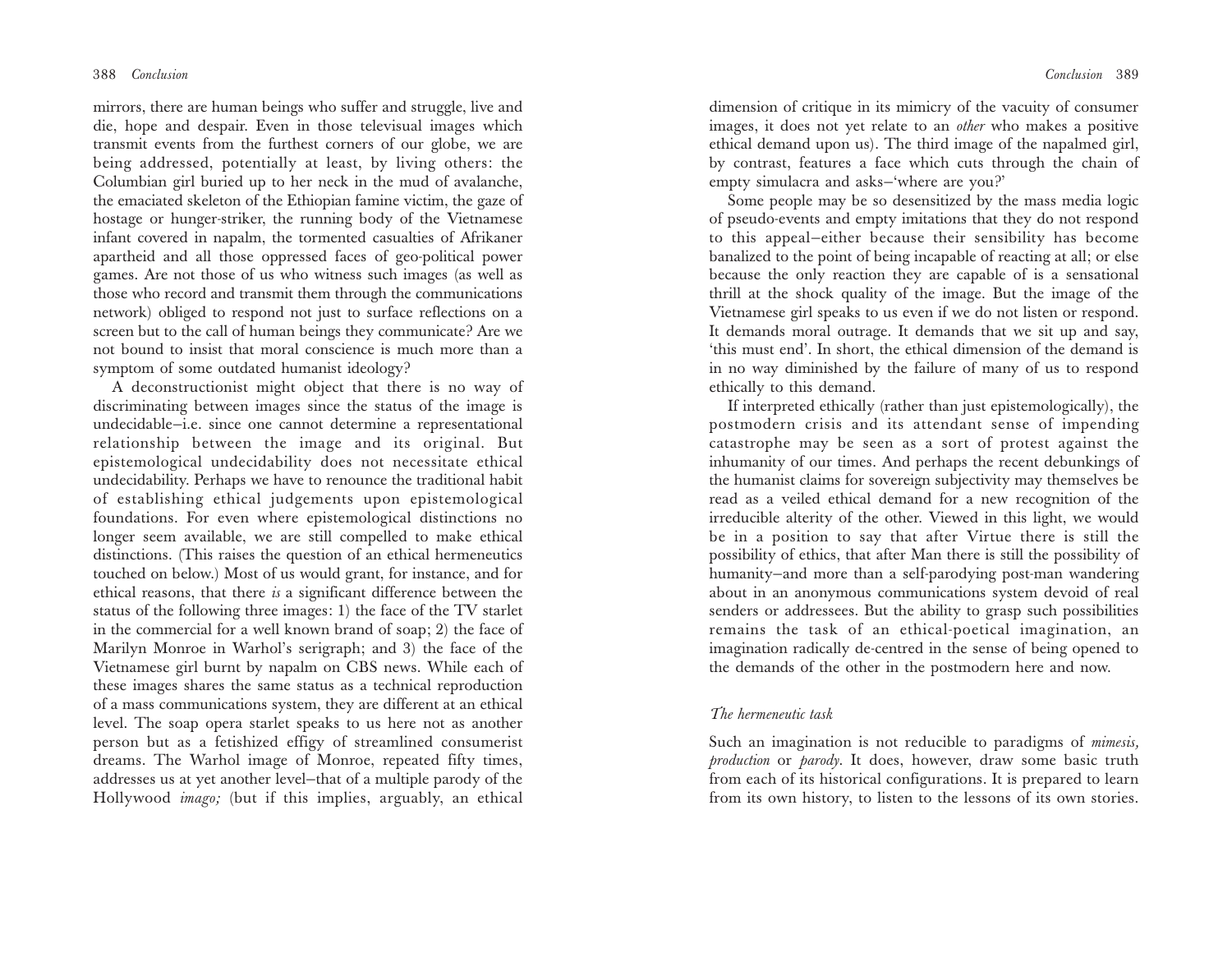From the *mimetic* paradigm of onto-theology it learns that imagination is always a response to the demands of an other existing beyond the self. From the *productive* paradigm of humanism it learns that it must never abdicate a personal responsibility for invention, decision and action. And from the *parodic* paradigm of its own postmodern age, it learns that we are living in a common Civilization of Images—a civilization which can bring each one of us into contact with each other even as it can threaten to obliterate the very 'realities' its images ostensibly 'depict'.

It is not because an image is *mimetic, productive* or *parodic* that it is good or bad. Its ethical status does not derive from its being sacramentalized by the icon maker, humanized by the romantic artist or technologized by the media producer. No image is either good or bad but interpretation makes it so. And we understand 'interpretation' here in the primary sense of a pre-reflective praxis, a way of reading the demand of the other by responding to it. We 'interpret' images in this respect in the same manner as an actor 'interprets' a role (i.e. as a mode of relating to others). The question of *theoretical* interpretation comes afterwards. It is at the secondary level of reflective interpretation of the primary interpretation of praxis that the epistemological problem of 'knowledge' arises. What is needed therefore is a critical hermeneutics capable of identifying the interests which motivate the interpretation of images in a given context. The aim of such a hermeneutic is to discriminate between a liberating and incarcerating use of images, between those that dis-close and those that close off our relation to the other, those that democratize culture and those that mystify it, those that communicate and those that manipulate.

This requires in turn that imagination undertakes a hermeneutic reading of its own genealogy: one which critically reassesses its own traditions, retells its own stories. Thus instead of conforming to the official censure of imagination in premodern thought, such a hermeneutic reading would brush this tradition against the grain, allowing repressed voices to speak out, neglected texts to get a hearing. So, for example, in tandem with the biblical condemnation of Adam's transgression,

it might cite the biblical affirmations of the 'good *yetser* or of other creative activities of play and dance—e.g. the *sophia* which plays like a child before the face of the Father on the eve of Creation (*Prov*. 8, 30); David and the House of Israel dancing before their Lord (Sam., 6:5, 21); or the popular doctrine of Christ as 'Lord of the Dance', one who prefers the playful openness of infants to the cunning calculations of Pharisees and Inquisitors. These Scriptural motifs of creative play are celebrated in the spiritual writings of such diverse figures as St Jerome, Origen, Gregory of Nyssa, Maximus the Confessor and certain mystical thinkers.45 And here, as well as in certain passages in the Talmud and Kaballah, we find evidence of what might be described as a counter-current to the official on totheological tradition: neglected movements which highlight the positive eschatological role of imagination as the property of *homo ludens* co-creating a Kingdom with a *deus ludens*.

In similar fashion, one might chose to read the Greek tradition of imagination in a different light. One could, for instance, contrast the punitive version of the Prometheus legend (as reported by Plato and other classical commentators) with the liberationist reading of the same legend, or also with the analogous legend of Hermes—the child god who first explored the possibility of creative art by transforming an empty shell into a musical instrument. As the legend goes, the boy Hermes emerged from his cave one day to find a discarded tortoise shell which he interpreted as a means of producing music and song, once equipped with strings and accompanied by rhymed verse. Whence Hermes' role as messenger of the gods and inventor of human signs and symbols (lending his name indeed to the term 'hermeneutics'—the science of interpreting signs). It could be argued accordingly that Hermes, the child of *poiesis* and play, is as important an ingredient of Greek mythology as Prometheus, the hero of crime and punishment. And it is perhaps useful to recall here Plato's observation in the *Protagoras* (322c) that Hermes was the one chosen by Zeus to supplement Prometheus' gifts to man with the art of justice (dike) and respect for the other (*aidos*). Finally, an alternative reading of the Greek tradition would also lay greater emphasis on those marginal and often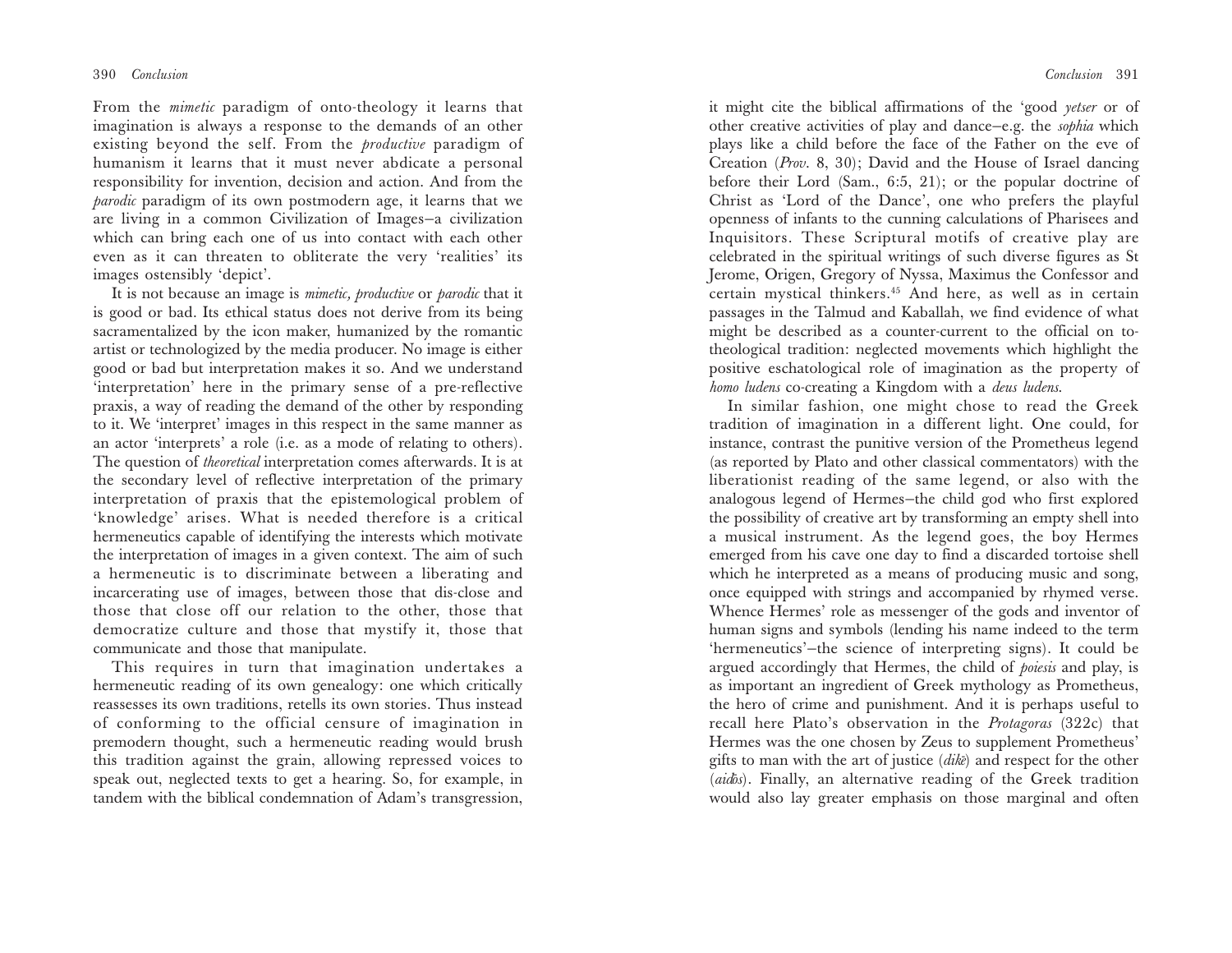ignored passages in Plato and his followers which make mention of the visionary and ecstatic power of images.46

Rather than construing the premodern and modern interpretations of imagination as *either/or* alternatives, our postmodern hermeneutic would seek ways of integrating them combining the ethical emphasis of the former with the poetical emphasis of the latter. A new alliance would be forged where the hidden or officially neglected dimensions of each paradigm (premodern and modern) might converge and breathe new life into an ostensibly dying imagination. Moreover, the openness to alterity—exacted by both the ethical and poetical needs of imagination—may well signify a timely aptitude to also look beyond the narratives of Western culture. Then we might genuinely begin to appreciate what 'other', non-Western cultures have to offer. For it is certain that the Third World cultures of Africa, Asia and Latin-America provide us with *different* stories of imagination, with rich narratives hitherto unexplored and unimagined by Western civilization. Here again we are reminded that the poetico-ethical imagination we are advancing is above all an empathic imagination: versatile, open-minded, prepared to dialogue with what is not itself, with its other, to welcome the difference (*dia-legein*)*,* to say even to its sworn adversary—*mon semblable, mon frère*.

## *The historical task*

The kind of imagination required to meet the challenge of postmodernism is, then, fundamentally *historical*. It is one capable of envisioning what things might be like *after* postmodernism. And also, of course, what things were like *before* it. As such, it pursues the critical task of exploding the fetish of a timeless present which paralyzes contemporary culture. It reminds us that humanity has a duty, if it wishes to survive its threatened ending, to remember the past and to project a future. We cannot even begin to *know* what the postmodern present is unless we are first prepared to *imagine* what it has been and what it may become.

To abandon the imaginative quest for historical *depth* would

be to surrender to the prevailing positivism which declares that things are the way they are and cannot be otherwise. And this would be tantamount to embracing the postmodern cult of 'euphoric surfaces' which dissolves the critical notions of authenticity, alienation and anxiety in a dazzling rain of 'discontinuous orgasmic instants'.47 The gravest error of antihistorical postmodernism is to neglect the hermeneutic task of imaginative recollection and anticipation, to dismiss such a task as no more than a 'pathological itch to scratch surfaces for concealed depth'.48 This renunciation of historical interpretation and change must be resisted.

The historical imagination seeks to transfigure the postmodern present by refiguring lost narratives and prefiguring future ones.49 Moreover it feels *obliged* to interpret historically in this way; for it is aware that the project of freedom can easily degenerate into empty utopianism unless guided in some manner by the retrieval of past struggles for liberation. Hence the necessity for what Paul Ricoeur has called a 'depth hermeneutic' of historical imagination. Such a hermeneutic would be committed to the reinterpretation of our cultural memory. It would thus be in a position to counter the apocalyptic aporias of postmodernism by introducing an 'oppositional' perspective nourished by the recollection of the struggles for a just society reaching right back to the very beginnings of Western history—to the Greek search for the good life or the biblical stories of exodus and emancipation from bondage. Back indeed, to the foundational myths of Prometheus and Adam.

An ethically responsible imagination does not, of course, invoke tradition as some kind of Master Narrative to be reimposed on the present. It resists the authoritarian idea of a Narrative of narratives which totalizes historical experience and peremptorily reduces its diversity to a single, all-embracing plot. But it does insist on the need to record the formative narratives of the past as invaluable archives of human suffering, hope and action. In a sense, one might even say that the ethical critique of postmodernism *presupposes* the 'critical distance' afforded by the remembrance of past narratives. 'Critique is also a tradition', as Ricoeur has it.<sup>50</sup>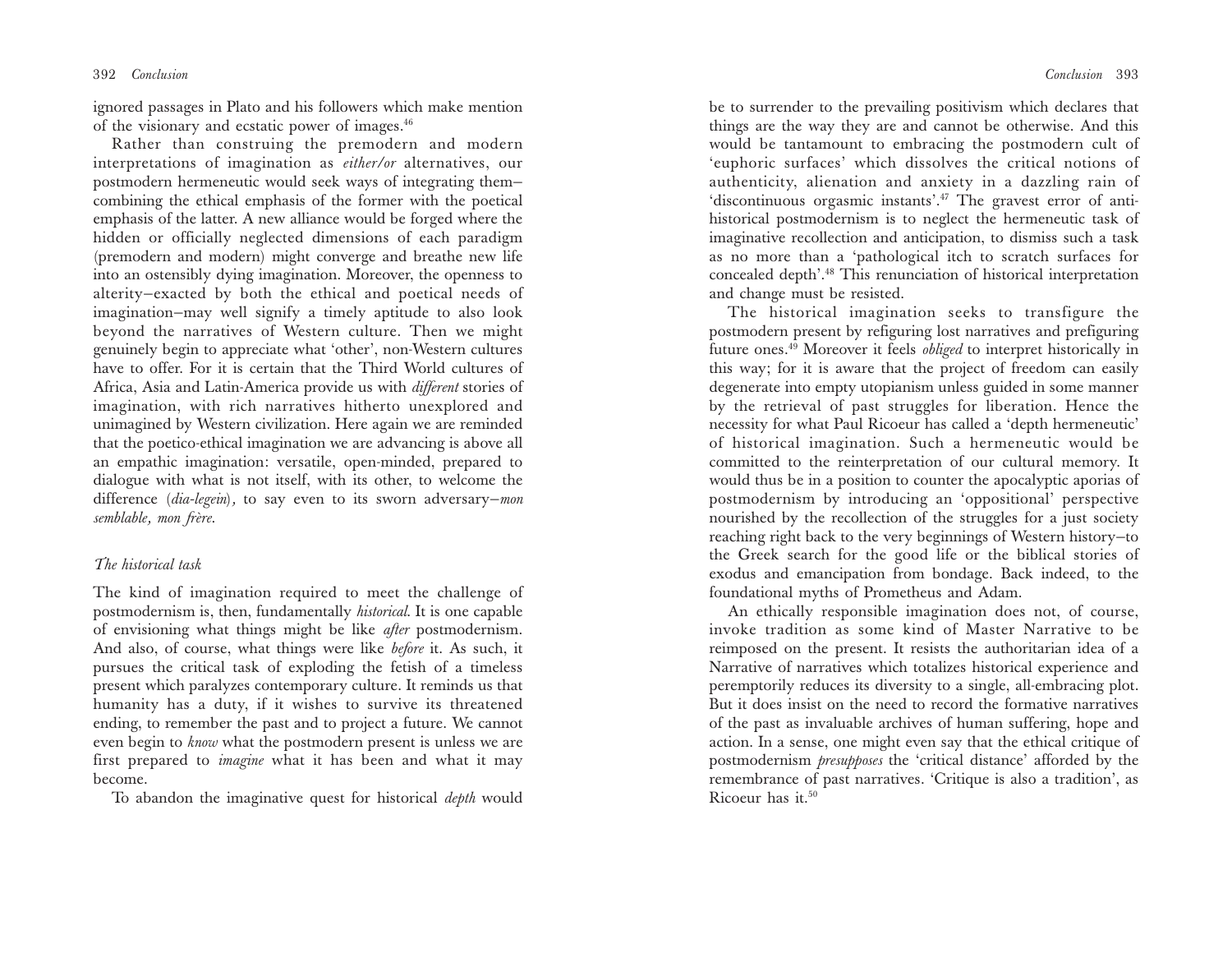Any project for future alternatives to the paralysis of the present needs to remain mindful of the narratives of the past. The ethical imagination demands such an 'anticipatory memory'—in order to reread history as a seed-bed of *prefigured* possibilities now erased from our contemporary consciousness. The concrete struggle to transfigure our one-dimensional society cannot dispense with the hermeneutic services of such an historically attuned imagination. 'The authentic Utopia', as Herbert Marcuse has stated, 'is grounded in recollection.' And this means that the *forgetfulness* of past sufferings and aspirations makes life more tolerable under a dehumanizing system. By contrast, the remembrance of things past may become a 'motive power in the struggle for changing the world': a reminder that the horizons of history are still open, that *other* modes of social and aesthetic experience are possible.<sup>51</sup> Viewed in this perspective, postmodernism may be reinterpreted as an opportunity to experiment with a radical pluralism which combines a wide variety of historical traditions and projects in a manner which answers the particular needs of each particular culture. A postmodern imagination, ethically and poetically attuned to the lost narratives of historical memory, may offer ways of breaking the stranglehold of the dominant modern ideology of progress—an ideology which has tended to reduce the multiplicity of historical experiences to a single totalizing doctrine.<sup>52</sup>

## *The narrative task*

But if the narrative imagination recalls the forgotten 'others' of history, it equally calls for a reinterpretation of the notion of the 'self. Postmodern philosophy, as we have seen, rejects the model of the humanist subject. Structuralism denounced it as an ideological illusion or surface play of unconscious signifiers. And some post-structuralists went further still in declaring the human self to be a 'desiring machine' which exults in schizophrenic disorder. One thus finds the self being portrayed as, for example, a 'dispersed decentred network of libidinal attachments, emptied of ethical substance and psychical interiority, the ephemeral

function of this or that act of consumption, media experience, sexual relationship, trend or fashion'.<sup>53</sup>

An ethical imagination responsive to the demands of the other, refuses however to accept that the self is nothing but a heap of reified technique or commodified desire. The ethical imagination bids man to tell and retell the story of himself. And it does so not to shore up the illusion of self-sufficiency, but out of fidelity to the other. It is above all the *other* who demands that I remain responsible. For if there is no longer a self to abide by its promises, there is no ethical relation possible. Ethics, in other words, presupposes the existence of a certain *narrative identity*: a self which remembers its commitments to the other (both in its personal and collective history) and recalls that these commitments have *not yet* been fulfilled. This narrative self is not some permanently subsisting substance (*idem*). It is to be understood rather as a perpetually self-rectifying identity (*ipse*) which knows that its story, like that of the imagination which narrates it, is never complete. It is because it is inseparable from the activity of a poetical-critical imagination which sustains it, that the self's commitment to the other—the other who addresses me at each moment and asks me *who I am* and *where I stand—is* never exhausted.

The identity of the narrative self is, consequently, one that cannot be taken for granted. It must be ceaselessly reinterpreted by imagination. To reply to the question 'who?', is to tell one's story to the other. And the story is always one which narrates a relation to the other, a tale of creation and obligation that never comes to an end. This is why the model of narrative identity, in contrast to that of egological identity (permanent *sameness*), includes change and alteration within selfhood. Such a model constitutes the self as the reader and the writer of his own life. But it also casts each one of us as a narrator who never ceases to revise, reinterpret and clarify his own story—by relating himself in turn to the cathartic effects of those larger narratives, both historical and fictional, transmitted by our cultural memory. The notion of personal identity is thus opened up by the narrative imagination to include that of a *communal* identity. The self and the collective mutually constitute each other's identity by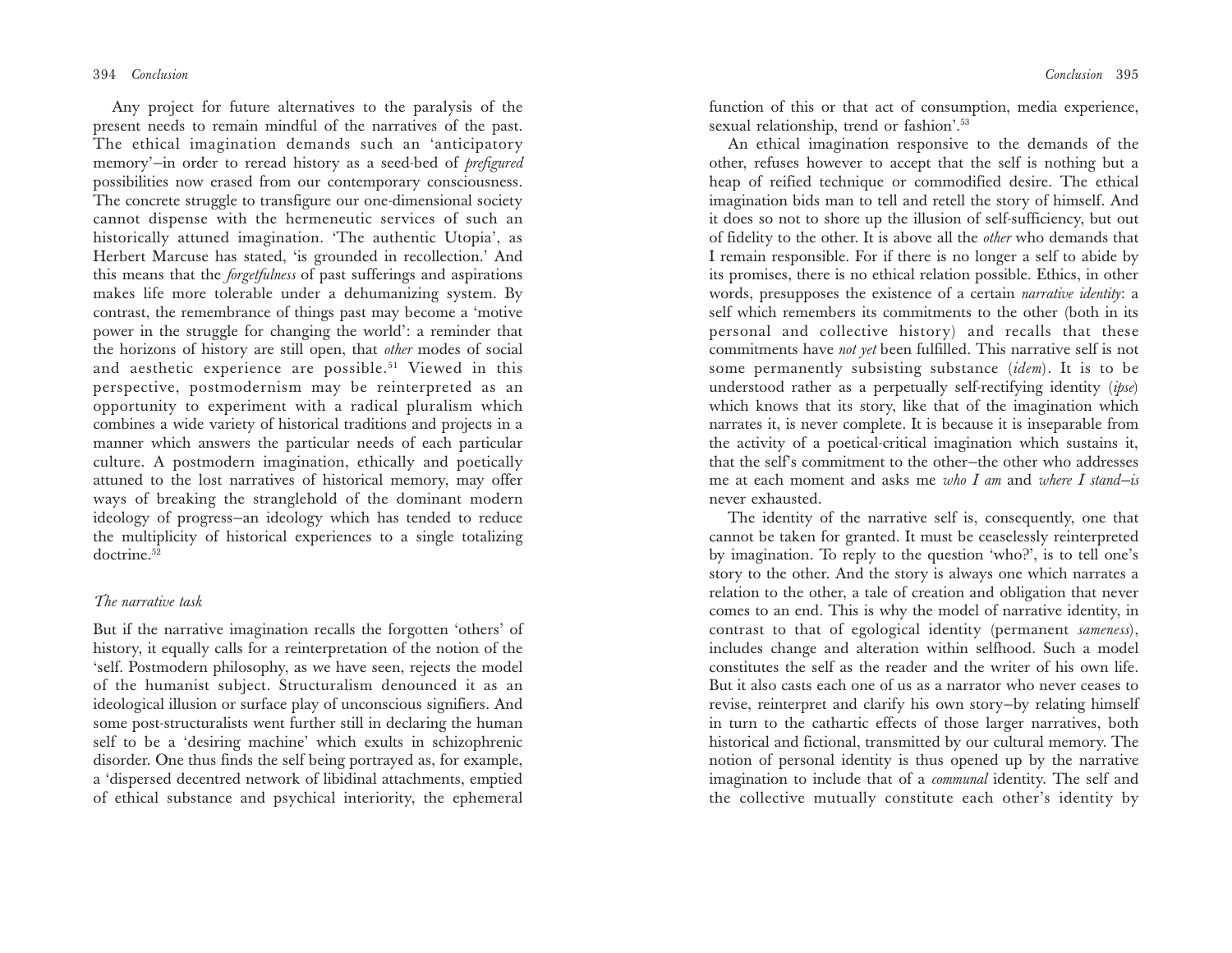receiving each other's stories into their respective histories. Selfidentity, in whatever sense, is always a 'tissue of narrated stories'.54

We would say, finally, that narrative identity is a *task* of imagination, not a *fait accompli*. And here the poetical and ethical aspects of this narrative task point to a political project. In telling its story to the other the imaginative self comes to recognize more clearly its *unlimited* responsibility to others. This responsibility extends beyond my personal history (and also beyond the secluded intimacy of an I–Thou dialogue) to include a collective history. But it does not derive from some abstract duty, some pious 'ought'. It is a responsibility solicited in each hour of the historical present by others who address and obsess me, reminding me that the self is never sufficient unto itself. Narrating itself to the other, the imagination realizes that it is forever in crisis; and that this very crisis of conscience is a revelatory symptom of its inability to reduce others to the representational form of any given image—be it *mimetic, productive* or *parodic*. This is why we feel bound to continue the search for a postmodern imagination, one willing to accept that whatever particular narrative it chooses or whatever image it constructs, there is always some dimension of otherness which transcends it. And, needless to say, this narrative quest for something always other entails radical possibilities of political praxis.55

The narrative relation of self to other—which imagination recollects from the historical past and projects into the historical future—is a story which cannot be brought to an end. It is a story irreducible to both the fiats of transcendental subjectivity and the globalizing Logic of the Simulacrum. We must go on telling it if we are to make the postmodern imagination *human* again. To abandon this story would be to condemn ourselves to the circles of empty imitation which predominate today, to renounce all hope of imagining alternative forms of cultural and political practice. It is here and now, in the very darkness of the postmodern labyrinth that we must begin again to listen to the story of imagination. For it is perhaps in its tale of the self relating to the other, that we will discover a golden thread which leads beyond the labyrinth.

#### *Postlude*

After imagination, is there not still imagination? Are there not signs of life to be found even in the postmodern images of a dying culture—Travis' enigmatic smile at the end of *Paris, Texas* as he drives through the maze of billboarded, neon-lit freeways; Ben Vautier's anti-art mimicries; Warhol's pop reproductions of media stars; Beckett's moribund figures in *Imagination Dead Imagine*, whose breathing almost imperceptibly mists the glass? Disinherited of our certainties, deprived of any fixed point of view, are we not being challenged by such images to open ourselves to *other* ways of imagining? Is our bafflement at the dismantling of any predictable relationship between image and reality not itself an occasion to de-centre our self-possessed knowledge in response to an otherness which surpasses us: a sort of *kenosis* whereby our subjective security empties itself out, dispossesses itself for the sake of something else? Might we not surmise here an ethical summons lodged at the very heart of our postmodern culture? And also a poetic summons: to see that imagination continues to playfully create and recreate even at the moment it is announcing its own disappearance?

Even when it can't go on, the postmodern imagination goes on. A child making traces at the edge of the sea. Imagining otherwise. Imagination's wake. Dying? Awaking?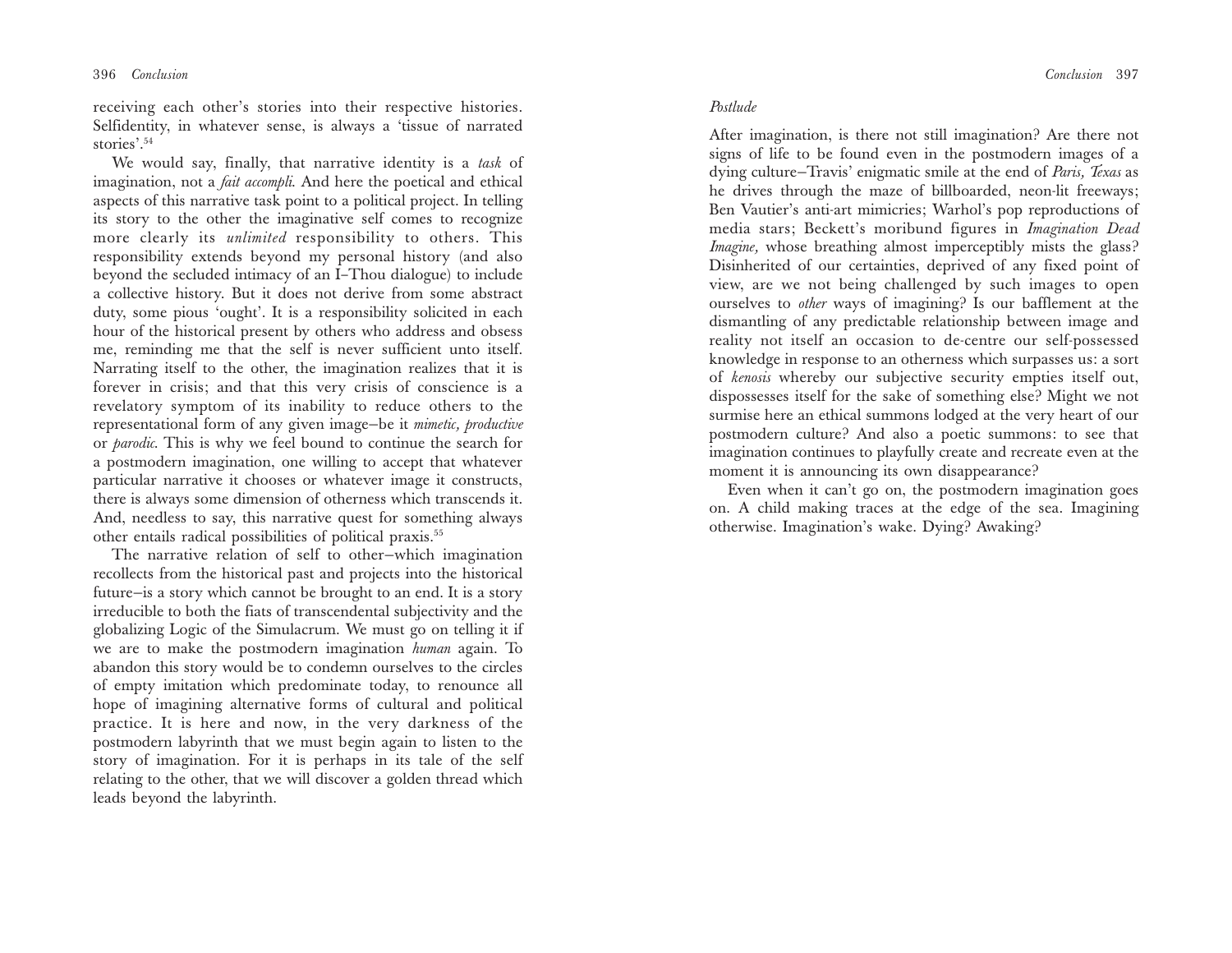commentary 'On Kundera's *The Unbearable Lightness of Being* in *Eidos,* vol. IV, no. I, 1985, pp. 103–19.

70 For further discussion on postmodernism and architecture see K. Frampton, D.Porphyrios and J.-F.Lyotard in *ICA Documents,* 4, 1986.

#### **Conclusion: after imagination?**

- 1 *After Truth: A Post-modern Manifesto,* published by the 2nd of January Group, Inventions Press, London, 1986.
- 2 The phrase is from the Renaissance humanist, Pico della Mirandola, quoted by K.Soper, *Humanism and Anti-Humanism,* p. 14.
- 3 E.Levinas, *Totality and Infinity,* Duquesne U.P., Pittsburgh, 1969. See our development of this theme in 'Ethics and the Postmodern Imagination' in *Thought,* Fordham University, New York, 1987. The Czech philosopher Jan Patocka also analyses the role of ethics in contemporary mass-media society in 'Les Fondements Spirituels de la vie Contemporaine' in *Etudes Phénoménologiques,* no. 1, 1985, pp. 72, 78–80. We understand the term 'ethics' here in the broad sense of a personal and social responsibility to others. This should not be confused with the more limited sense of 'morality' as a dogmatic system of abstract 'oughts'. It is also important to stress that in the ethical phrase 'here I stand', a 'we' is always implicated in the 'I' and a 'there' in the 'here'. We are not advocating an individualist moralism of sentimental relations: what Levinas rightly dismisses as an *égoisme à deux*. The ethical statement 'I stand' surpasses the epistemological statement 'I think', in that it *includes* the 'other' as its indispensable precondition (whereas the *cogito* does not). In contrast to the *cogito* which excludes all otherness in its primary gesture of self-foundation, the 'I stand' is to be understood in the sense of 'I stand up for and in for the other'—i.e. as an ethical obligation to safeguard the other, even to the point of substituting oneself for the other. Far from affirming the priority of the self over the other, the 'here I stand' actually deposes the pretence of selfsufficiency acknowledging that my ethical identity as an 'I' derives from the call of the other ('where are you?'). The I does not precede the other—founding itself first and then going on to found the other (as the modern epistemology of the *cogito* and transcendental ego argued). In this light, one might argue that when the deconstructionist asks 'who is this I?' it may well—perhaps unbenownst to itself—serve the ethical purpose of de-centering the

epistemological subject as self-position, thereby opening it to an awareness of its debt and duty to the other-than-self. Here we might recall the original sense of *ethos* as *dis-position*. The face-to-face is a relation of disposition rather than of position. It is not a matter of two selfconstituted subjects entering into a rapport of mutual presence. On the contrary, the face-to-face entails an ethical proximity of self to other which undercuts the comfortable notion of a co-presence. It transcends the exclusiveness of I–Thou intimacies. This ethical relation also diffuses our natural tendency to acquire a *total knowledge* (i.e. as expressed in the traditional categories of presence: *logos, adaequatio, actus purus,* correspondence, representation, position, appropriation, etc.). The face-to-face can never be a complete or closed relation. The face of the other is always irreducible to my relation to it, or my representation of it. It dis-possesses me, decentres me, and by extension, dis-poses me to be an ethical subject-in-process (in Kristeva's sense)—a self always imbricated in a narrative temporality wherein its difference from itself, and the difference between itself and the other as face, is essential. We shall be returning to this point in our discussion of the 'narrative self in the final section of this conclusion. Suffice it to say here that the face is never seen as such—that is, as a presence to be represented and thus appropriated by me as a knowing-positingfounding subject. The alterity of the face remains irrreducible to both the presencerepresentation dialectic and the subject-object dichotomy of modern epistemology. As such, it institutes an historical ethical imagining wherein the 'I' is always obliged to project beyond its *imagos* of selfidentity in the wake of an other who perpetually transcends such *imagos*. It is clear, finally, that this notion of the ethical subject as a dis-position before the face of the other is radically social and political in its implications (see note 55 of this conclusion). For a defence of deconstruction against charges of being anti-ethical, see R.Bernasconi 'Deconstruction and the possibility of Ethics' in *Deconstruction and Philosophy,* ed. J.Sallis, Chicago University Press, 1987, pp. 122–39.

4 This point is made by E.Levinas, for example, in 'Un Dieu Homme?', *Levinas: Exercises de la Patience,* no. 1, Obsidiane, 1980, p. 74; 'the contemporary anti-humanism which denies the primacy of being enjoyed by the person taken as an end in itself has perhaps opened a space for the (ethical) notion of subjectivity as substitution …the infinite patience and passion of the self whereby being empties itself of its *own* being'. In *Otherwise than Being or Beyond*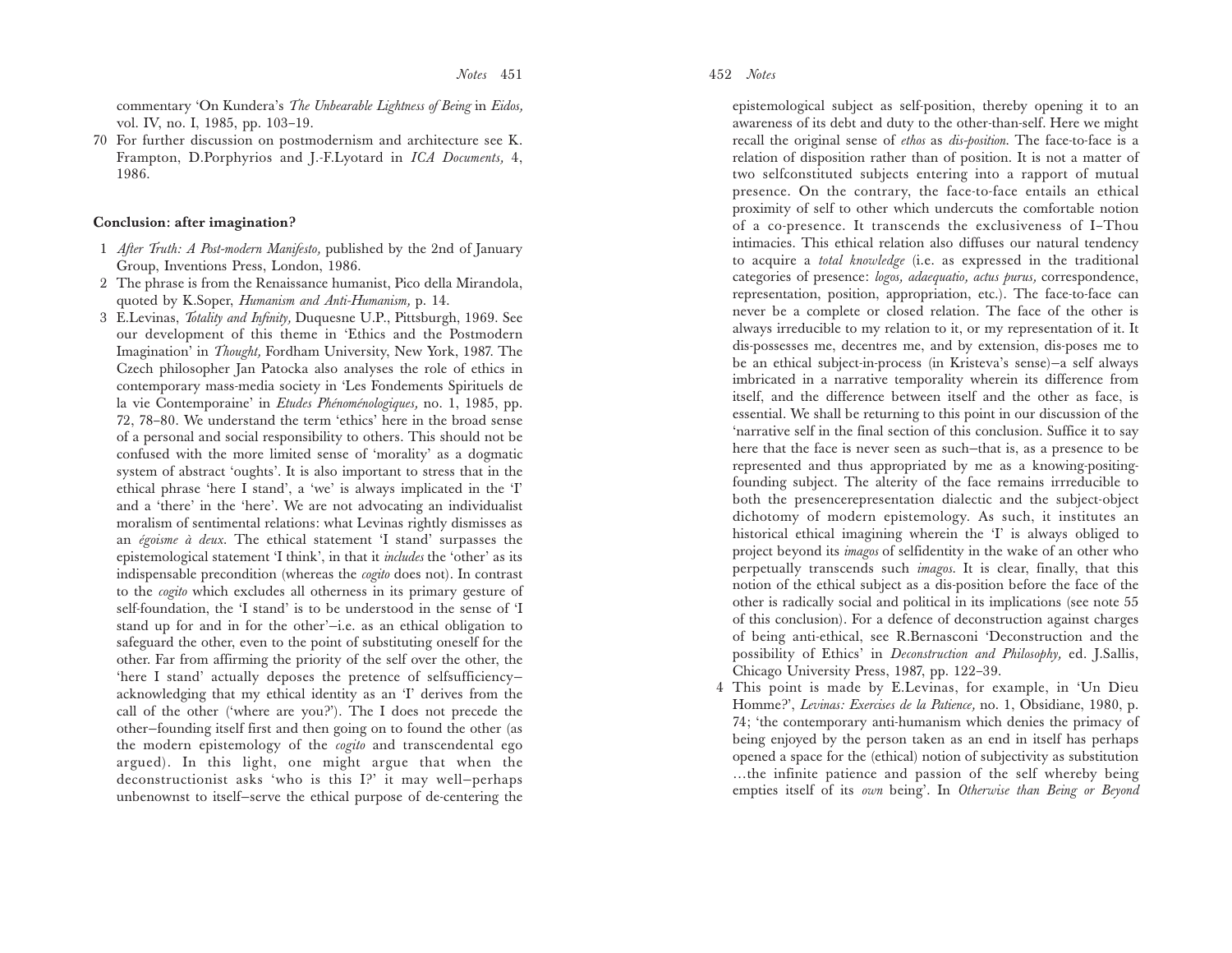*Essence,* Nijhoff, The Hague, 1981, Levinas makes a similar point when he states that 'humanism must be denounced only when it is not sufficiently human'. It should also be pointed out that many of the 'anti-humanist' thinkers have acknowledged an ethical motivation to their deconstruction or dismantling of the humanist subject, e.g. Lacan, Foucault, Derrida, Barthes, Lyotard and Nancy. Although their critique of humanism has frequently been interpreted as a renunciation of ethical concern, most of these thinkers have gone to considerable pains to argue that this is not the case. The question remains however as to how a post-humanist ethics is to be justified, if at all. My suggestion in this conclusion is that the work of E.Levinas offers one of the most cogent efforts to establish the indispensability of ethics in a post-humanist culture.

- 5 The idea of a dialogical imagination has been suggestively explored by the modern Russian critic, Mikhail Bakhtin. Bakhtin champions the prospect of a popular-democratic culture typified by what he calls 'carnivalesque freedom'. 'Carnival is not seen by the people', he writes. 'They *live* in it and *everyone* lives in it, because by its definition it involves all of the people.' To participate in the carnival of democratized culture is to realize that our self-identity is not a given certainty but is always beholden to others. 'Dialogism' is for Bakhtin an ethical aspect of communication where the popular subverts the ruling ideology whose end is exploitation and control. The clown and fools of the carnivalesque imagination use the popular-democratic idioms of laughter and deflation to demystify the rigid status quo. They exult in the multi-faceted nature of discourse—*heteroglossia* flaunting the uniformity of standardized language. Bakhtin's celebration of the democratizing potential of genuine popular culture is also evident in his claim that the life of imagination is to be found 'outside the artist's study…in the open spaces of public squares, streets, cities and villages'. The dialogical imagination is an agent of the poetics of the possible: it nourishes a culture of popular laughter which subjects the dominant ideology to a 'comic operation of dismemberment' and 'delivers the object into the fearless hands of the investigative experiment…' See Bakhtin's *The Dialogical Imagination* (Austin, 1981) and Ken Hirschkop, 'Bakhtin, Discourse and Democracy' in *New Left Review,* no. 160, 1986,
- 6 E.Levinas, 'Idéologie et Idéalisme' in *De Dieu qui Vient à l'Idée,* Vrin, Paris, 1982, p. 31.
- 7 C.Lévi-Strauss, *Tristes Tropiques,* Atheneum, New York, 1971. On this theme see our note 42 to chapter 7.
- 454 *Notes*
- 8 S.Freud, *The Interpretation of Dreams,* Penguin, New York, 1976.
- 9 Heidegger makes much of this example in his analysis of poetry (e.g. *Der Satz vom Grund,* 1957). One might also mention here Keats' notion of 'negative capability' which he defined as an imaginativepoetic readiness to 'experience mystery, uncertainty and doubt without the irritable reaching after fact and reason'.
- 10 See our hermeneutic analysis of the distinction between ethical transfiguration and disfiguration in *Poétique du Possible,* especially chapters 7–10.
- 11 Ibid., pp. 174–99.
- 12 I.Hassan, *The Dismemberment of Orpheus,* p. 258. See also R. Hughes' defence of certain aspects of the modernist heritage against the excesses of postmodernism in *The Shock of the New,* p. 409: 'The signs of that constriction are everywhere today—in the small ambitions of art, in its lack of any effort towards spirituality, in its sense of career rather than vocation, in its frequently bland occupation with semantics at the expense of the deeper passions of the creative self. Perhaps the great energies of modernism are still latent in our culture, like Ulysses' bow in the house of Penelope; but nobody seems able to string and draw it. Yet the work still speaks to us, in all its voices, and will continue to do so. Art discovers its true social use, not on the ideological plane, but by opening the passage from feeling to meaning—not for everyone, since that would be impossible, but for those who want to try. This impulse seems to be immortal. Certainly it has existed from the origins of human society, and despite the appalling commercialization of the art world, its flight into corporate ethics and strategies, and its gradual evacuation of spirit, it exists today.'
- 13 See, for example, D.Boorstin, *The Image: A Guide to Pseudo-Events in America,* and A.Touraine, *The Post-Industrial Society,* Random House, New York, 1971, especially the chapter entitled 'Tomorrow's Social History; Classes, Conflicts and Culture in the Programmed Society'.
- 14 Boorstin, *The Image,* p. 194.
- 15 Ibid., p. 206.
- 16 H.Marcuse, 1966 Preface to *Eros and Civilization,* Beacon Press, Boston, 1966.
- 17 Marcuse, *One Dimensional Man: Studies in the Ideology of Advanced Industrial Society,* Beacon Press, Boston, 1964, p. XVI.
- 18 Ibid., p. XVI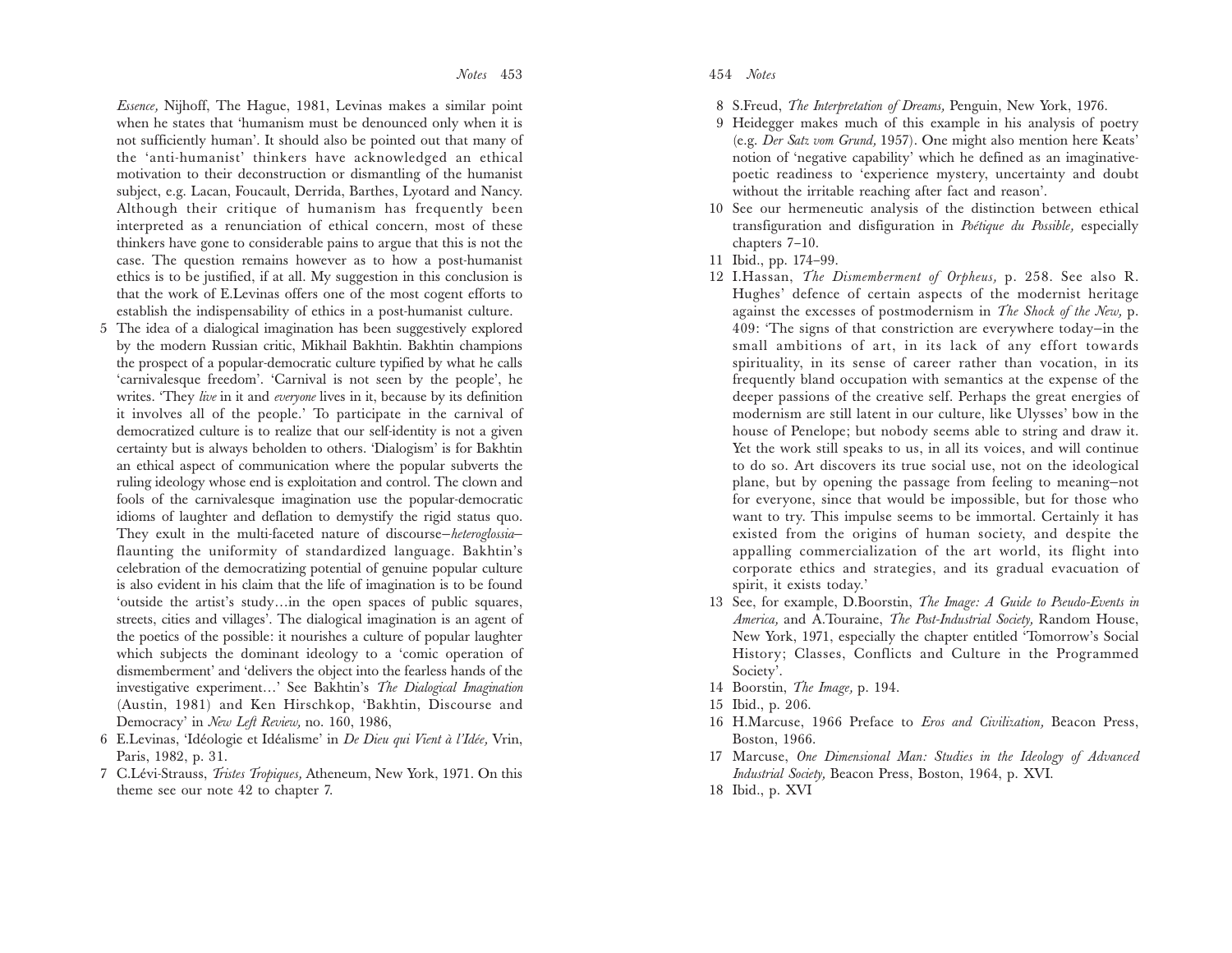- 19 F.Jameson, 'Postmodernism or the Cultural Logic of Late Capitalism', p. 53.
- 20 Ibid., p. 54.
- 21 Ibid., p. 55.
- 22 Ibid., p. 56.
- 23 Robert Hughes, 'Andy Warhol: 1928–1987, in *Time Magazine,* March 9, 1987, p. 90.
- 24 R.Hughes, *The Shock of the New,* p. 384. Hughes elaborates on some of the reasons for this commercialization of art in our contemporary consumerist culture, pp. 390–2: 'The American tax laws, in their benevolence towards the visual arts, have created the largest and most powerful institutional-framework that living art has ever enjoyed within its own culture…and so destroyed the *outsider* status of what used to be the vanguard…. Art would conquer the provincialism of America, smooth its frontier brutality, refine its shellback materialism, and take the raw edges off new capital. The idea of social improvement through art struck a responsive chord in the American rich, who proceeded to pour millions upon millions of dollars into the construction and endowment of museums and the getting of collections that would eventually fill them…. In so doing they set in motion a formidable system of cultural patronage…. Until then, the words "museum" and "modern art" had seemed, to most people, incompatible. "Museums are just a lot of lies". Picasso had said. "Work for life", Rodchenko exhorted his Constructivist comrades, "and not for palaces, temples, cemeteries and museums!"…. From now on, modernism would tend to seem noble and exemplary rather than tense and problematic. The *avantgarde* no longer needed to fight the Academy; it was the Academy.'
- 25 J-F.Lyotard, *The Postmodern Condition: A Report on Knowledge,* Manchester U.P., 1979, p. 76.
- 26 Ibid., p. 82.
- 27 Ibid., p. 81. See also Lyotard, 'Presenting the Unpresentable: The Sublime' in *Artform,* no. 20, 1982, pp. 64–9. One might also note here the interest in the 'sublime' shown by other deconstructionist thinkers, e.g. Derrida in 'Economimesis', and J-L.Nancy, 'L'Affront Sublime' in *Poétique* nos. 30–34, 1984–85. On Foucault's interest in the sublime see J.Rajchman, *Michel Foucault,* pp. 17–22.
- 28 R.Hughes, *The Shock of the New,* p. 398.
- 29 F.Jameson, 'Postmodernism', p. 58. For a more positive interpretation of the social and economic implications of postmodern

456 *Notes*

culture see *Postmodernism and Politics,* ed. J.Arac, Manchester, U.P., 1956.

- 30 Ibid., p. 77.
- 31 Ibid., p. 79.
- 32 Marcuse, *The Aesthetic Dimension,* Beacon Press, Boston, 1978.
- 33 U.Eco, 'Towards a Semiological Guerilla Warfare' in *Faith in Fakes,* p. 136.
- 34 Ibid., p. 141.
- 35 Ibid., p. 144.
- 36 Jameson, 'Postmodernism', p. 85.
- 37 Ibid., p. 85.
- 38 Ibid., p. 86.
- 39 Ibid., p. 87.
- 40 Ibid., p. 87. See also R.Hughes, *The Shock of the New,* p. 394: 'The work of art no longer had a silence in which its resources could develop. It had to bear the stress of immediate consumption'.
- 41 Jameson, 'Postmodernism', p. 88.
- 42 Ibid., p. 92.
- 43 Ibid., p. 90.
- 44 See D.Latimer's critique of Jameson's position in 'Jameson and Postmodernism' in *New Left Review,* no. 148, 1984, p. 127. Michel Foucault explicitly acknowledged this problem in his later writings and began to explore the possibility of a new 'ethic of subjectivity" in our postmodern age. See J.Rajchman, *Michel Foucault,* pp. 36–8. Lacan was also preoccupied with the role of 'ethics' in psychoanalysis in *Le Séminaire VII, L'Ethique de la Psychanalyse* ed. du Seuil, Paris, 1986.
- 45 See our analysis of these commentaries in *Poétique du Possible,* pp. 267–72.
- 46 See in particular the Platonic references to ecstatic images and holy madness in *The Timaeus* and *The Phaedrus,* eexamined in the third section of our second chapter. Perhaps it is with a similar scruple in mind that Umberto Eco sets out in *The Name of the Rose* to rediscover the spirit of the hypothetically lost book of Aristotle's *Poetics,* that is, the book of laughter, the *comedy* without which the *tragedy* remains incomplete. The poetical imagination is mindful that the emblem of drama has two faces, gaiety and anguish.
- 47 D.Latimer, 'Jameson and Postmodernism', p. 121.
- 48 T.Eagleton, 'Capitalism, Modernism and Postmodernism' in *New Left Review,* no. 152, 1985, p. 70.
- 49 See our outline of a philosophy of figuration in *Poétique du Possible*.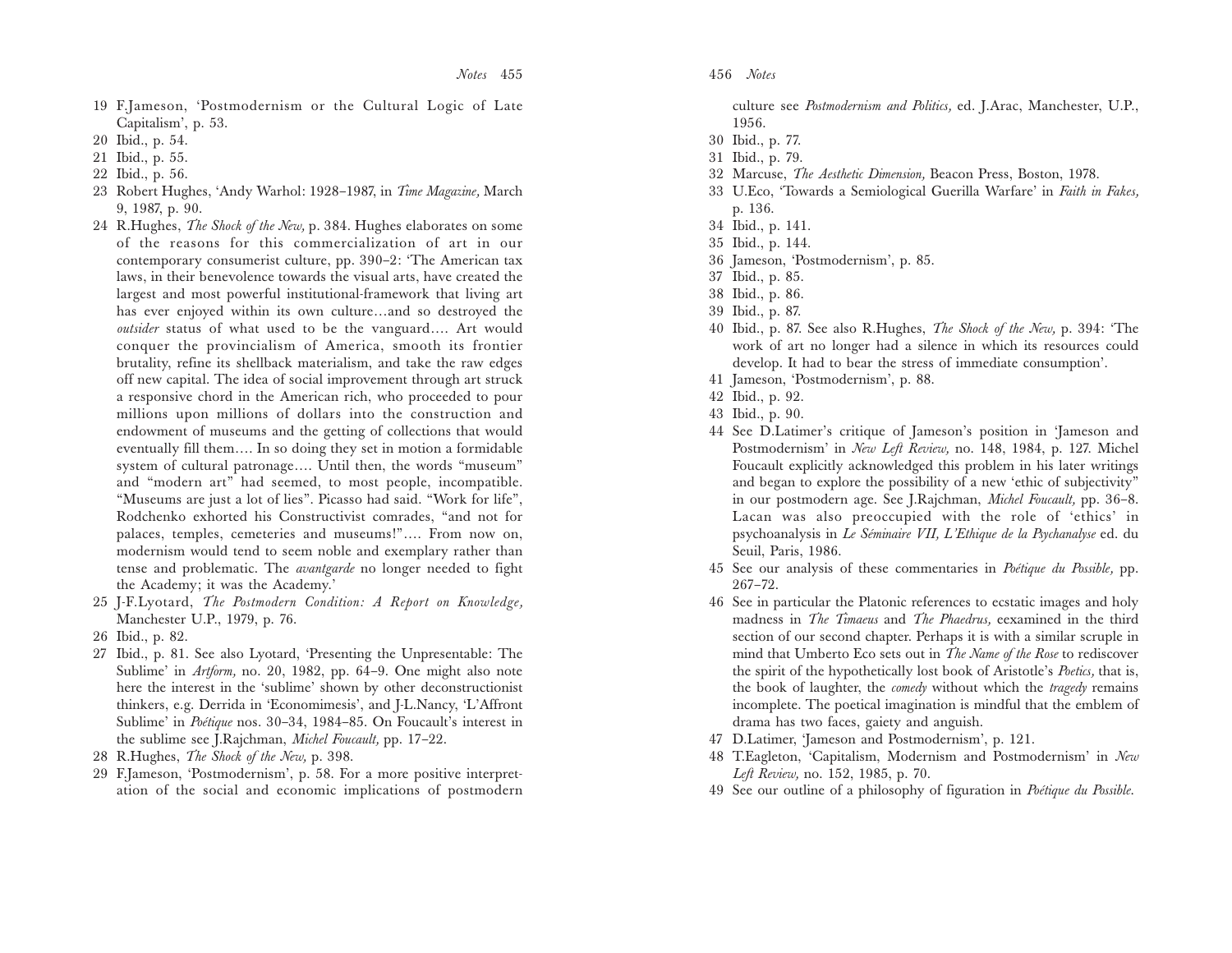- 50 P.Ricoeur, 'Hermeneutics and the Critique of Ideology' in *Hermeneutics and the Human Sciences,* Cambridge U.P., 1981, p. 100. Ricoeur adds: 'I would even say that it plunges into the most impressive tradition, that of liberating acts, of the Exodus and the Resurrection. Perhaps there would be no more interest in emancipation, no more anticipation of freedom, if the Exodus and Resurrection were effaced from the memory of mankind….'
- 51 Marcuse, *The Aesthetic Dimension,* p. 73. The phrase from Horkheimer and Adorno is taken from their *Dialectic of Enlightenment,* Herder, New York, 1972, p. 230.
- 52 Charles Jencks makes this point in relation to postmodern architecture in *The Language of Post-Modern Architecture,* Academy Editions, London, 1977, p. 7.
- 53 See Eagleton, 'Capitalism, Modernism and Postmodernism', p. 71. He would seem to have Deleuze, Guattari and Barthes especially in mind. Eagleton outlines the following critique of the postmodernist rejection of an ethical or political subject, p. 70:

For postmodernism there cannot be a rational discourse of ethical or political value, for values are not the kind of thing which can be in the world in the first place…. The dispersed, schizoid subject is nothing to be alarmed about after all: nothing could be more normative in late-capitalist experience…. There is really nothing left to struggle against, other than those inherited illusions (law, ethics, class struggle, the oedipus complex) which prevent us from seeing things as they are…. Postmodernism commits the apocalyptic error of believing that the discrediting of a particular representational epistemology is the death of truth itself, just as it sometimes mistakes the disintegration of certain traditional ideologies of the subject for the subject's final disappearance.

- 54 P.Ricoeur, *Temps et Récit III: Le Temps Raconté,* éd. du Seuil, Paris, 1985. Our exposition of narrative identity is indebted to Ricoeur's illuminating discussion of this theme, pp. 354–7.
- 55 The political implications of our project for a postmodern imagination are important. As we noted in our discussion of the ethical imagination above, the postmodern project requires a new relationship between theory and praxis. And this means that an 'imagining otherwise' entails, at the socio-political level, an 'acting otherwise'. It would be a mistake therefore to assume that the emphasis in our conclusion on the ethical/poetical dimensions of the postmodern imagination represents an eclipse of the political. On the contrary, the postmodern project we are advocating, marks a radical challenge to the conventional models of political power as

458 *Notes*

'sovereignty'—i.e. centralized nation-states and geo-political blocks. A postmodern politics, compatible with the ethical-poetical imagination we are proposing, would be one of radical decentralization—one which fosters difference, plurality and otherness. It would resist what critics like Foucault, Lyotard and Kristeva denounce as the 'totalizing' tendency of political power. This would involve a movement from the centre to the periphery or indeed a dismantling of this very dichotomy—a movement beyond the hegemonic nationalisms of 'nation-states' and the multinationalisms of military-industrial alliances, towards a *regional pluralism* in all societies. Such a postmodern movement, as the later Foucault realized, may well begin with particular commitments to 'local struggles', e.g. unemployment, anti-nuclear protest, environmental and energy campaigns, minority and women's rights, anti-discrimination protests, economic decentralization programmes and so on. Renouncing the temptation to propagate a New Universal Theory to resolve the global crisis of contemporary society, a postmodern politics would seek to pluralize and differentiate the activity of resistance. In this sense it would seek to distance itself from the 'ethnocentrism' of most modern ideologies of change emanating from the West. The king's head needs to be cut off in political theory, as Foucault remarks (*Power/ Knowledge,* Pantheon, New York, 1980, p. 121). The challenge is to go beyond the fetish of power as centralizing sovereignty, and its attendant notion of 'global theory', in favour of a 'local' struggle and criticism. This in turn entails an 'insurrection of subjugated knowledges' disqualified from the hierarchy of the established scientific knowledges. Such localization and differentiation of criticism should not, argues Foucault, be taken to mean that its qualities are those of an 'obtuse, naive or primitive empiricism', nor a 'soggy eclecticism' that opportunistically laps up any and every kind of theoretical approach; nor does it mean a 'self-imposed asceticism' that would degenerate into the worst kind of theoretical impoverishment. What the local character of criticism implies is, rather, a 'noncentralized kind of theoretical production...whose validity is not dependent on the approval of the established regimes of thought' (*ibid.* p. 81). This in turn requires that the postmodern intellectual ceases to view him/ herself as a 'master of truth', as a *salvator mundi* who will redeem the world by fiat, by an act of inspired genius or will. Postmodern politics requires 'specific' rather than 'global' intellectuals. As Foucault puts it, 'A new mode of the connection between theory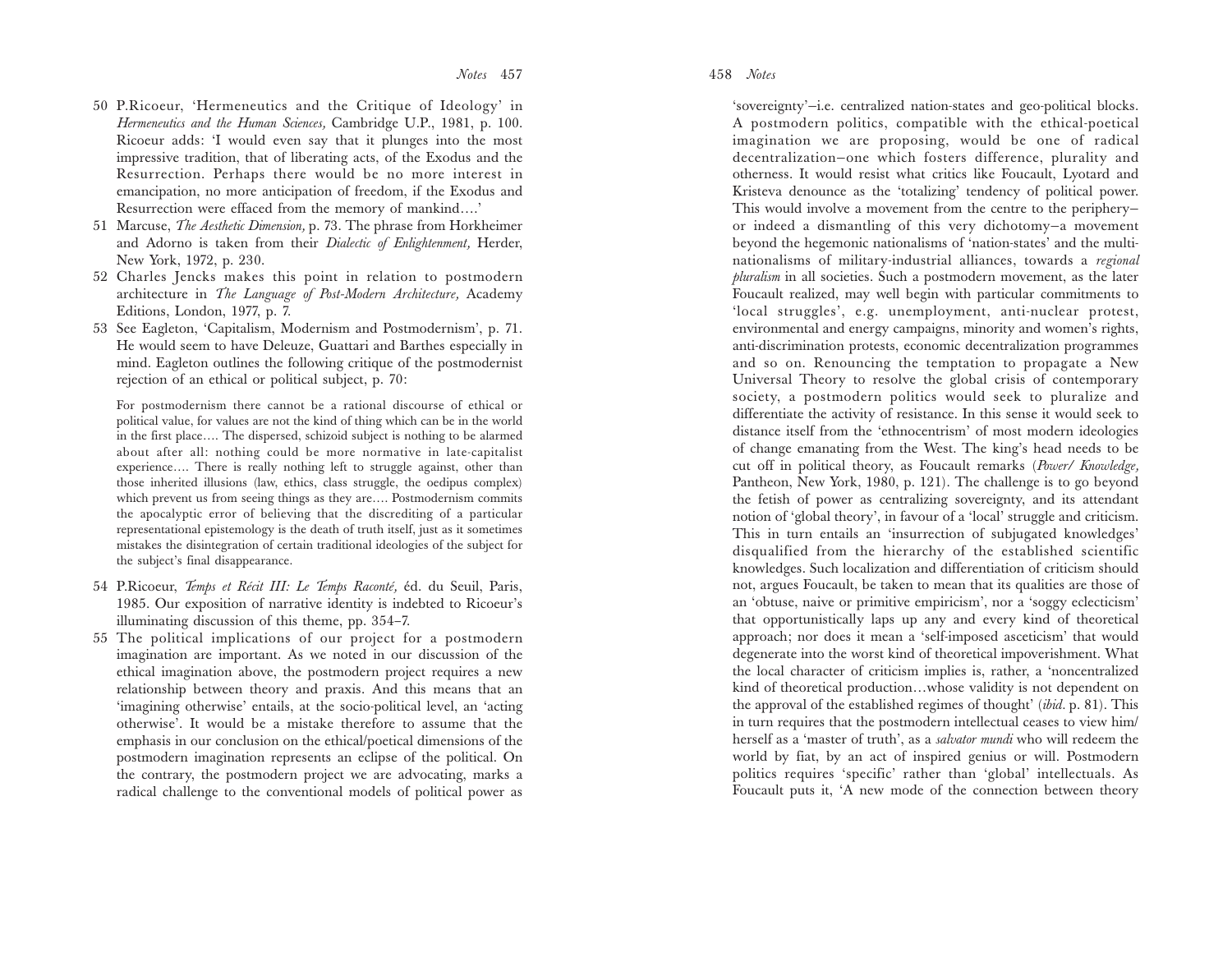and practice has been established. Intellectuals have got used to working, not in the modality of the "universal" and the "exemplary"…but within specific sectors, at the precise points where their own conditions of life or work situate them (housing, the hospital, the asylum, the laboratory, the university, family and sexual relations). This has undoubtedly given them a much more immediate and concrete awareness of struggles. They have met here with problems which are specific…' (*ibid.* p. 126). And one might add to this list the equally 'specific' problems of apartheid, famine, third-world struggles, etc., which, while not necessarily being immediately part of our lived environment, are nontheless made part of our imaginative environment by means of communications technology and media. All this points towards an alternative kind of political theory and praxis—regional, differential, committed to concrete circumstances. We are not, of course, endorsing some kind of spontaneous or adhoc anarchism. The notion of 'regional struggles' is always predicated upon an 'historical knowledge of struggles', a genealogy which brings together the specialized areas of erudition with the disqualified areas of popular knowledge. As Foucault notes: 'What emerges out of this is something one might call a genealogy, or rather a multiplicity of genealogical researches, a painstaking rediscovery of struggles together with the rude memory of their conflicts. And these genealogies…could not even have been attempted except on one condition, namely that the tyranny of globalizing discourses with their hierarchy and all their privileges of a theoretical avant-garde was eliminated. Let us give the term *genealogy* to the union of erudite knowledge and local memories which allows us to establish a historical knowledge of struggles and to make use of this knowledge tactically today.' And what this requires is that we attend to discontinuous, localized and often illegitimized knowledges and practices 'against the claims of a unitary body of theory which would filter, hierarchise and order them in the name of…some arbitrary idea of what constitutes a science' (*ibid.* p. 83). The project of localized resistance and praxis has been developed by a number of postmodern theorists. Lyotard, in his debates with Habermas and in his correspondences in *Le Postmoderne* (Gallillee, 1987), defends postmodernism against the charge of neo-conservative nihilism and argues for the political recognition that 'Grand Theory' has had its day and that we now all belong to minorities of resistance. This point is also addressed by Hal Foster in his introduction to *Postmodern Culture* (Pluto, 1985):

here he distinguishes between radical and conservative postmodernism, promoting the former as a 'critique which destructures the order of representations in order to reinscribe them'. This he describes as a 'postmodernism of resistance' which arises as a 'counter-practice not only to the official culture of modernism but also to the "false normativity" of a reactionary postmodernism…it seeks to question rather than exploit cultural codes, to explore rather than conceal social and political affiliations' (*ibid.* p. xii). A postmodern politics of differential/local struggle has also received much input from recent developments in Continental feminism—in particular the poststructuralist thinking of Julia Kristeva, Helène Cixious and Luce Iragaray, which champions the feminine as an historical subject-in-process, as a differentiation and dissemination of desire for otherness. A new generation of critical commentators has emerged in recent times in support of a postmodern politics of decentralized practice and revolt. We might mention here the work of Gregory Ulmer whose *Applied Grammatology* (Johns Hopkins U.P., 1985) argues for a 'postmodernized pedagogy' in our era of communications technology; Thomas Docherty who campaigns for a 'chronopolitical criticism…able to forge a future through the interpretative parodying of historical narrative' (*After Theory,* Blackwells, 1988); Jonathan Arac who provides a discriminating overview of the debate in *Postmodernism and Politics* (Manchester U.P., 1986); and David Tracy who outlines a 'postmodern hermeneutic of resistance and hope' in *Plurality and Ambiguity* (Harper and Row, 1987). One might also mention here our own modest attempts to adumbrate and apply such a postmodern hermeneutic in an effort to retrieve 'subjugated knowledges' by brushing the official readings of Irish colonial history against the grain—e.g. *Transitions: Narratives in Modern Irish Culture* (Wolfhound/Manchester U.P., 1987); *The Irish Mind: Exploring Intellectual Traditions* (Wolfhound/Humanities Press, 1984); *The Crane Bag Book of Irish Studies* (vols 1 and 2, Wolfhound Press, 1982/1987); 'Myth and Motherland' in *Ireland's Field Day* (Hutchinson, 1985); and 'Postmodern Ireland' in *The Clash of Ideas* (Gill and McMillan, 1988).

In summary we might say that a postmodern politics of local resistance would be (1) *post-centrist* (a regionalized mode of praxis informed by the decentralizing and pluralizing potential of the new communications technology and transcending the rigid frontiers of nation-states and geo-political blocks); (2) *post-patriarchal* (a feminist